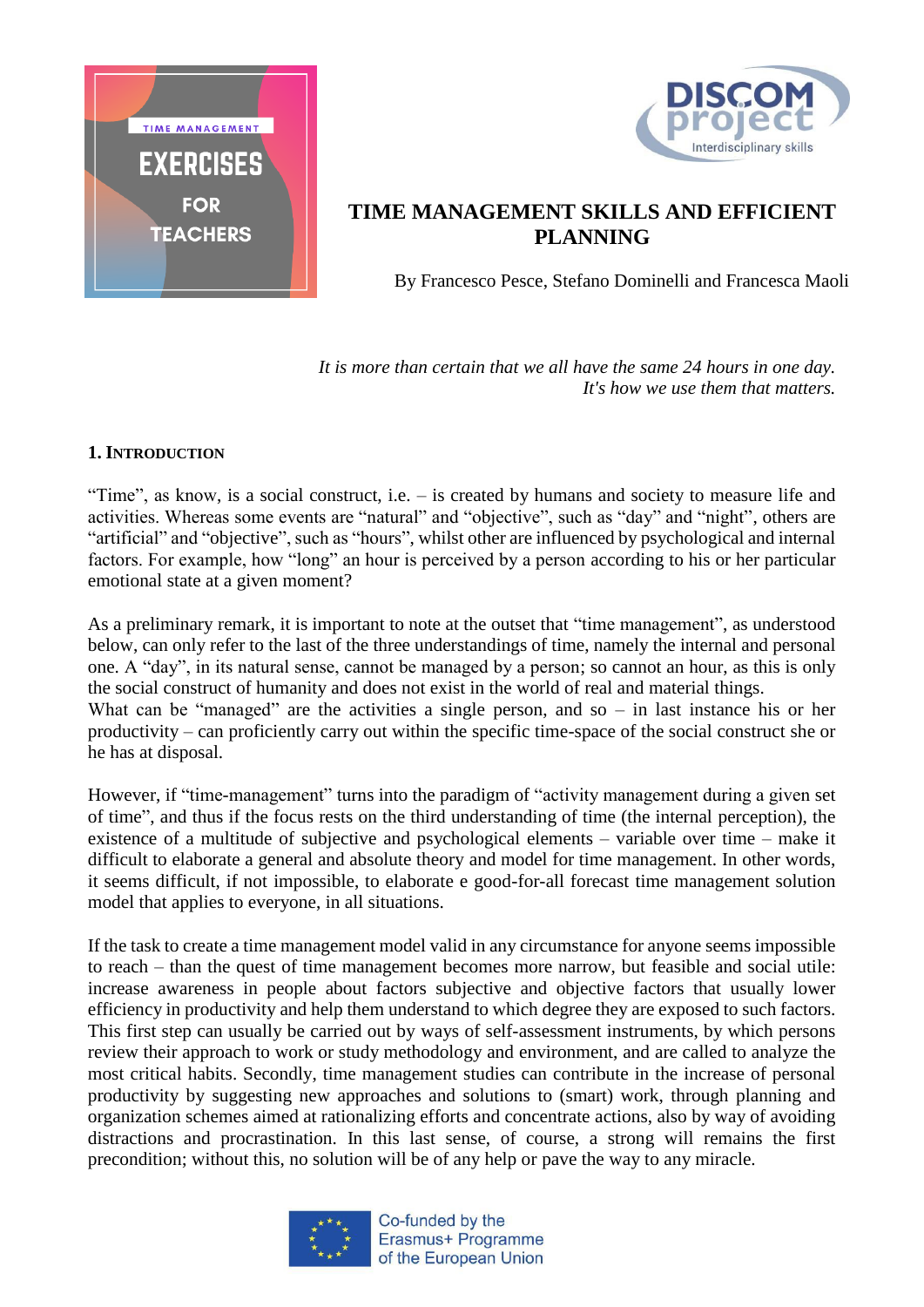## **a. Social and practical relevance of the specific topic addressed**

Time Management and Efficient Planning skills are aimed at (i) managing time effectively so that the right time is allocated to the right activity; (ii) planning you actions according to your own goals. The development of specific skills on time management and efficient planning has now consolidated its importance in the professional and occupational context.

Moreover, the topic has shown its importance in the broader spectrum of social relationships and in personal life. Time management is one of the most important capacities each individual should learn in order to have a happy and successful existence. Self-realization and wellbeing are strongly developed if a person is able to fulfil goals and achieve results, and more generally to build his or her life according to his or her own expectations. Time is an instrument and is also an element that cannot be ignored, since it inevitably affects daily activities. To take control of your own time means, in the end, to take control of your own life.

It appears particularly important to remember how the first studies of time management were originally directed to ensure better performances of leading figures within top-ranking companies. "Managers" were the first natural target group of time management studies and recipients of deliverables. Nonetheless, over time, more and more worker categories have been attracted in those included within the "beneficiaries" of these studies, as a better individual management of productivity at *any* level bears positive outcomes, not only for the single worker or employee, but for the market as well. Workers who can better manage their time are more efficient than those falling behind schedule. This comes without saying. In this sense, an individual efficient and effective time management indirectly bears positive externalities that cannot be ignored by a society based on production (and consumption).

This justifies from the social and practical point of view the extension of time management studies from top managers to lower working classes.

Additionally, and with little surprise, the necessity to organize workload is evidently felt also in college students – empirical studies have shown how the overlapping of diverse academic and nonacademic deadlines, together with debit loans and work issues, might ingenerate anxiety and organization issues that have a negative impact in terms of grades. Of course, this becomes particularly sensible where grades – that might be higher with a different individual time management approach that increase efficiency and productivity – become a selection criterion in job interviews of public calls. In other words: an early adoption of a subjective time management methodology might contribute obtaining higher grades, thus a better job in life. In these terms, the practical and social relevance of the subject matters also for college subtends becomes *icto oculi*.

From the above, it results that learning time management skills produces positive effects in the general wellbeing and happiness of people. It increases the capacity to work efficiently and effectively, as well as the capacity to conquer balance between personal and professional life, because people might be put in a position to accomplish more with less effort. This results in positive effects for the society as a whole.

Like every other soft skill, the ability to manage time can be learned and trained, until it becomes an automatic and consolidated habit. Time management is not an emergency plan, to use only when you are falling behind your work, but a long-term and sustainable lifestyle. For this purpose, and since time management strongly depends on each individual's personal approach towards work and life, it is very to proceed with a preliminary subjective self-assessment test.

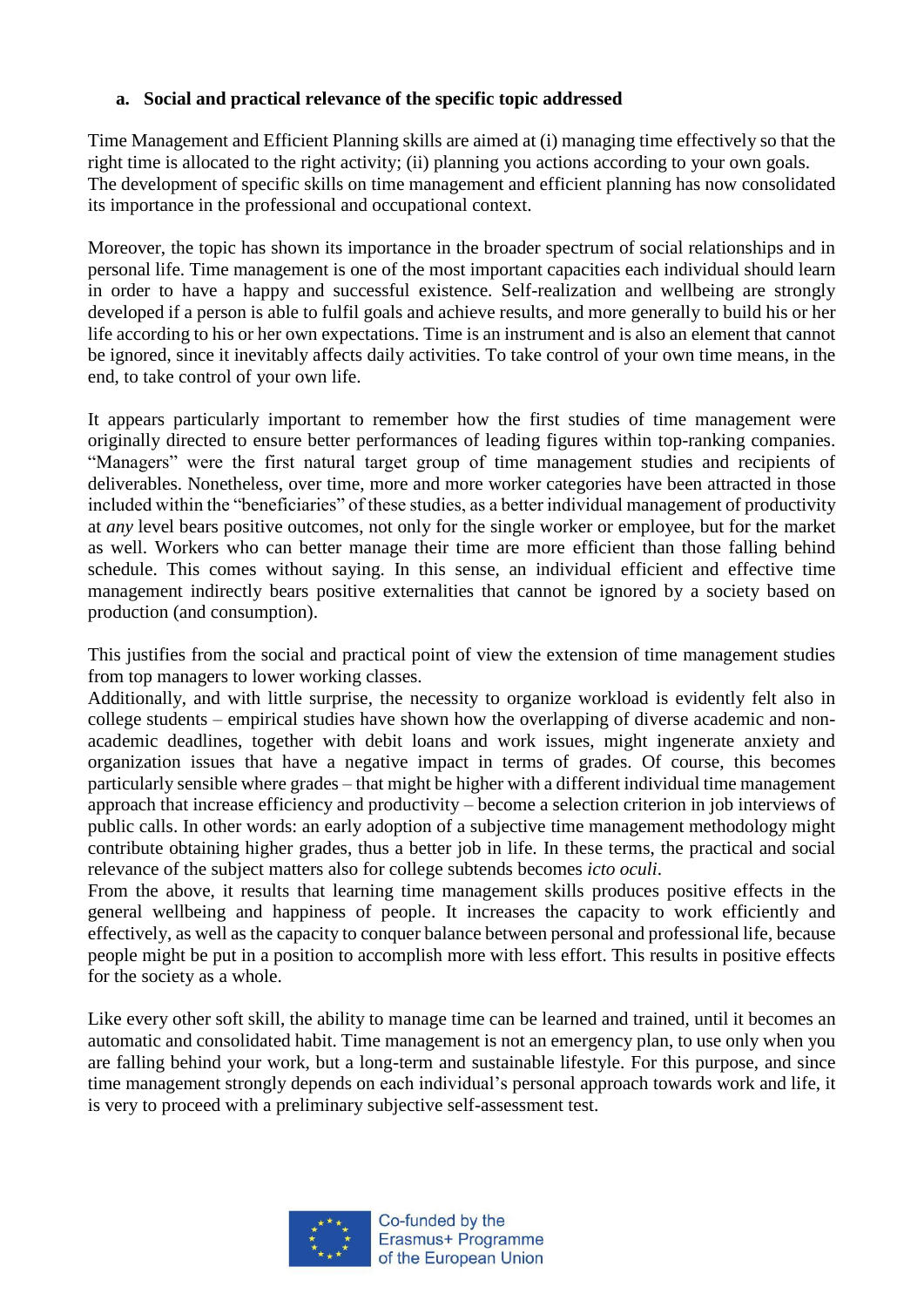### **b. Need assessment**

Acquiring strong and effective time management skills is of crucial importance in the current society. Today, students and workers at any stage and level are constantly exposed to any kind of distractions (e.g. social media) and experience difficulties in making good choices, because of the wide range of possibilities that suggest "consumers" to do many things in order to be successful.

Time management and efficient planning skills are in high demand across all industries and jobs. Employers and recruiters are expecting strong capacities in the management of the work from their employees or future colleagues. They require the achievement of great results in less time: the ability to use time makes the all the difference in the choice of a good employee or associate, and in the success of your own business. Therefore, the ability to efficiently use your time, avoiding at the same time stress, burnouts and a poor quality of work, is critical.

The key idea is that the ability to plan and to manage time efficiently allows us to work smarter than harder. A poor time management may result in: low work quality, missing deadlines and appointments, poor professional reputation, dealing only with urgencies, inability to learn new things and inability to pursue long-term goals. On the "personal" side, this might lead to work and life imbalance and, consequently, to dissatisfaction and possibly to burnouts.

To some extent, the old paradigm - difficult to abandon – of the 9 to 5 office hours job, is currently under reconsideration in some leading companies, who have understood that profits and proficiency does not necessarily equal with long hours in office. However, a reduction of the working office hour can only be pursued with a smart, effective and efficient time management and planning of the working time – that has to make up for the lesser hours spent in the office. Some experiments are well-known: Microsoft Japan has reduced the working week from five to four working days, without any cut in wages for workers. During this experiment, the company has registered an increase in productivity and revenues. The same has been for some companies in Northern Europe, that have experimented shorter working days of six hours, where other countries, such as Italy, still remain on the 5 working days and 40 hours per week for full time working contracts.

Learning time management skills as a student allows to consolidate effective capacities before accessing to the labor market, other than enhancing academic results that increase their chances of better job-placement. Having the possibility to acquire and learn those skills enable students to develop a consolidated personalized method that can easily be applied in the future.

If Universities are supposed to prepare people for their future professional life, a teaching on time management and efficient planning should be considered compulsory, since those abilities have evident effects on how jobs are and will be performed, as well as they might contribute in attaining an acceptable work-life balance.

To this end, in the following i) key concepts of time management and efficient planning will be explored; ii) concepts to understand time as a resource and time management as a process will be explained; iii) the basic techniques to use time better according individual goals will be presented, as well as to manage time according to personal energy necessities; iv) the most common "time wasters" and strategies to reduce them will be presented; v) techniques to work "smarter, not harder" will be presented, vi) as well as a tool to develop a personalized plan for short, mid and long-term goals

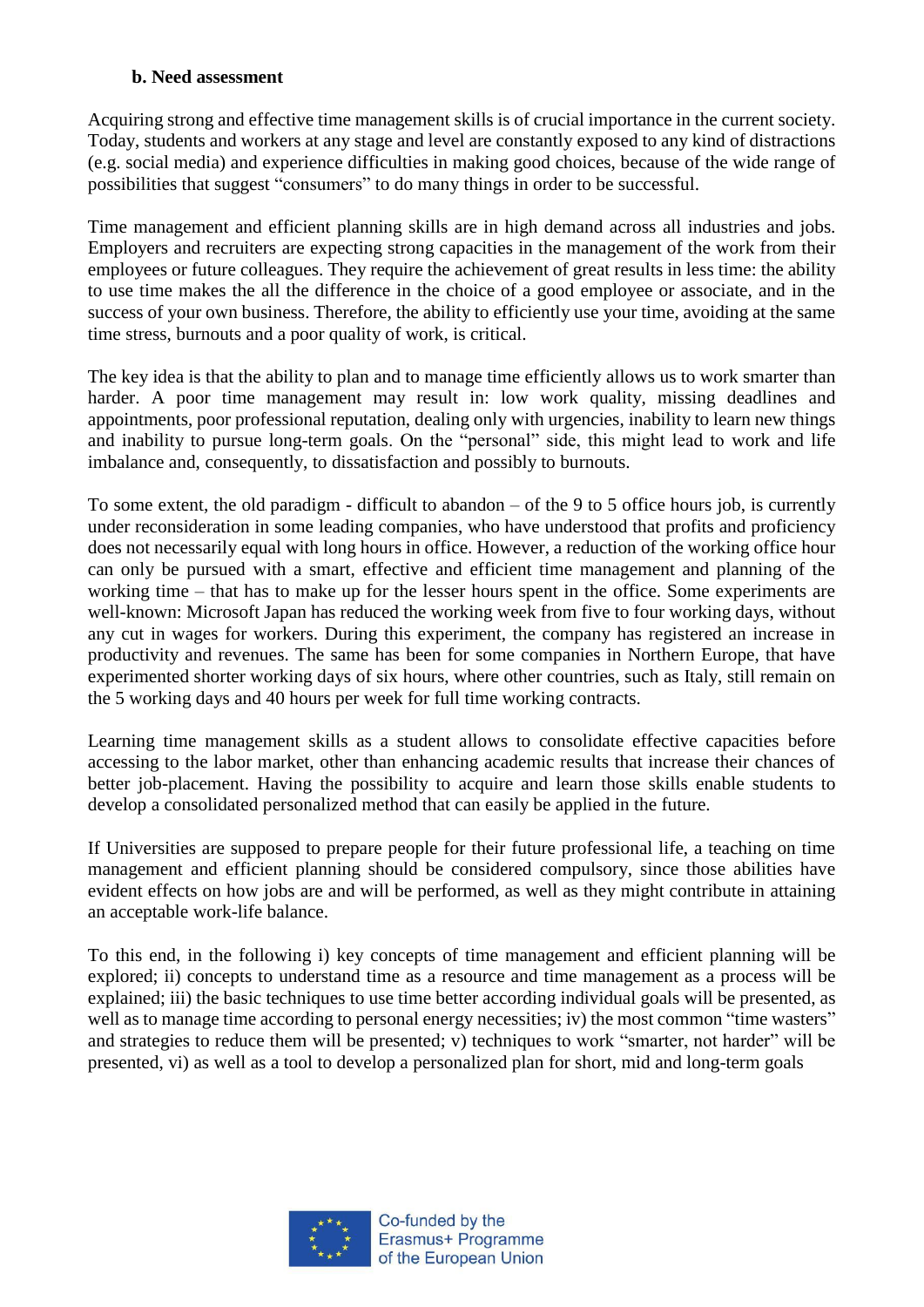### **2. METHODOLOGICAL APPROACHES TO SELF-ASSESSMENT BY STUDENTS**

As outlined above, the development of an individual (effective) time management plan is not a contingency strategy, but rather requires time, and adjustment. This can only be constructed over the self-assessment of each persons' daily activity. Only after weaknesses and strong points in the management of daily activities are carefully analysed by the persons, the subsequent study of the "interference" factors and their "degree" of interference over productivity can lead to identify the priority action to be taken to increase effectiveness and efficiency. However, to change a model, the previous one must be known.

## **The Britton-Tesser TMQ (Time Management Questionnaire):**

In order to assess the time management capacities of college students, the "Time management questionnaire" developed by Britton and Tesser in 1991 is being used (see Britton & Tesser, 1991 in references).

Students shall answer question according to their own perception, assigning it a value between *always*, *frequently*, *sometimes*, *infrequently*, and *never.*

In scoring, 5 points are assigned to the response at the end of the scale that is defined a priori as a "good" practice, while 1 point is assigned to the response at the other end of the scale. Intermediate values are given to the other responses. Higher values on the scale correspond to better time management practices.

The following version contains the questions, with the points assigned to each answer. Students are provided with a clean version of the questionnaire. In order to determine the final score of each students, sum up the points of each given answer.

| <b>Short-Range Planning</b>                                                                     |             |                 |                |                                |                   |
|-------------------------------------------------------------------------------------------------|-------------|-----------------|----------------|--------------------------------|-------------------|
| 1. Do you make a list of<br>the things you have to do<br>each day?                              | Always<br>5 | Frequently<br>4 | Sometimes<br>3 | Infrequently<br>2.             | Never<br>1        |
| 2. Do you plan your day<br>before you start it?                                                 | Always<br>5 | Frequently<br>4 | Sometimes<br>3 | Infrequently<br>2.             | Never<br>1        |
| 3. Do you make<br><sub>a</sub><br>schedule of the activities<br>you have to do on work<br>days? | Always<br>5 | Frequently<br>4 | Sometimes<br>3 | Infrequently<br>2              | Never             |
| 4. Do you write a set of<br>goals for yourself for<br>each day?                                 | Always<br>5 | Frequently<br>4 | Sometimes<br>3 | Infrequently<br>2              | Never<br>1        |
| 5. Do you spend time<br>each day planning?                                                      | Always<br>5 | Frequently<br>4 | Sometimes<br>3 | Infrequently<br>$\mathfrak{D}$ | Never<br>1        |
| 6. Do you have a clear<br>idea of what you want to<br>accomplish during the<br>next week?       | Always<br>5 | Frequently<br>4 | Sometimes<br>3 | Infrequently                   | <b>Never</b><br>1 |
| 7. Do you set and honor<br>priorities?                                                          | Always<br>5 | Frequently<br>4 | Sometimes<br>3 | Infrequently<br>$\overline{2}$ | Never<br>1        |

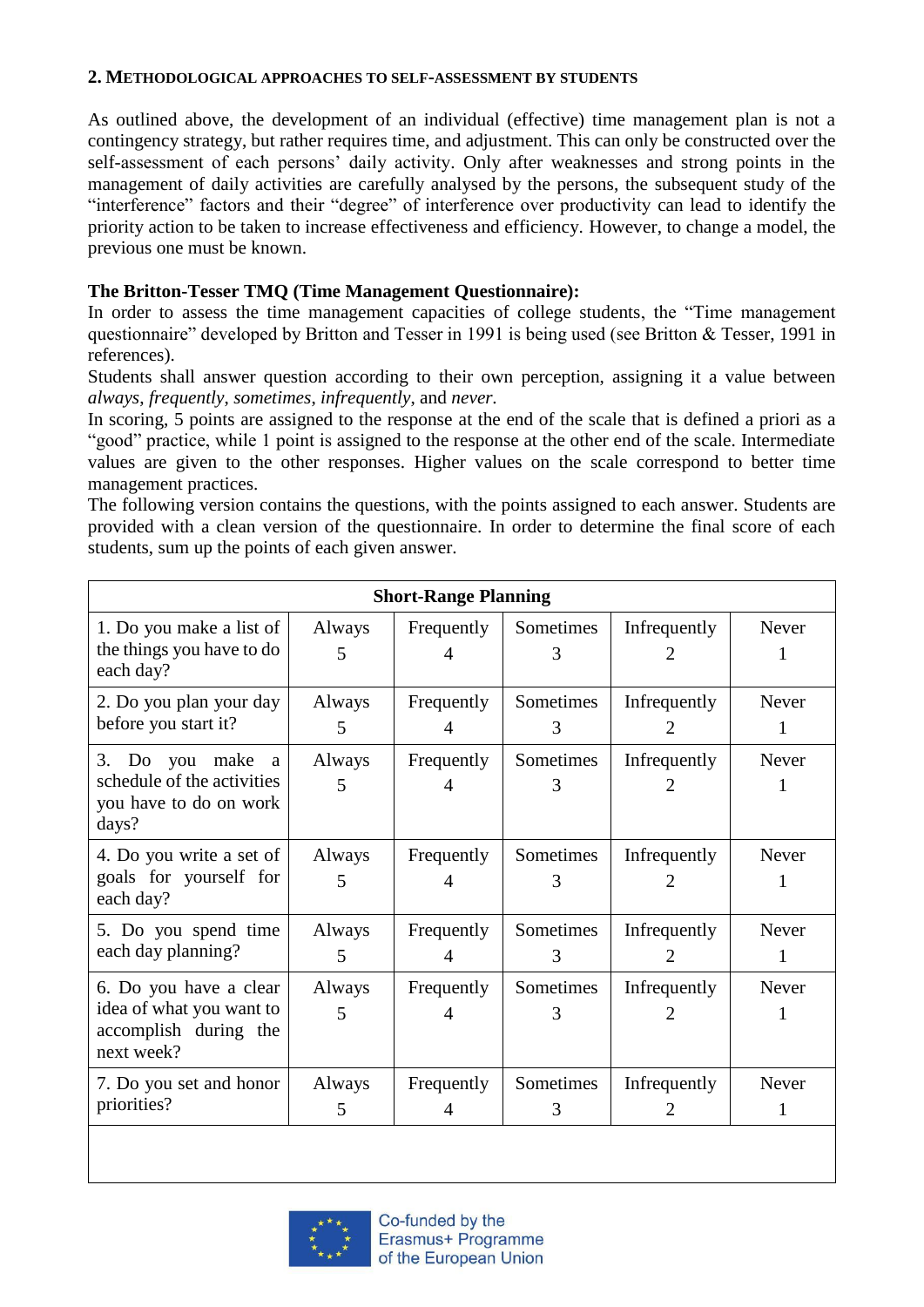| <b>Time Attitudes</b>                                                                                                                                  |             |                              |                |                                |                       |
|--------------------------------------------------------------------------------------------------------------------------------------------------------|-------------|------------------------------|----------------|--------------------------------|-----------------------|
| 1. Do you often find<br>yourself doing<br>things<br>interfere<br>with<br>which<br>your schoolwork simply<br>because you hate to say<br>"No" to people? | Always<br>1 | Frequently<br>$\overline{2}$ | Sometimes<br>3 | Infrequently<br>$\overline{4}$ | Never<br>5            |
| 2. Do you feel you are in<br>charge of your own time,<br>by and large?                                                                                 | Always<br>5 | Frequently<br>4              | Sometimes<br>3 | Infrequently<br>2              | Never<br>1            |
| 3. On an average class<br>day do you spend more<br>with<br>time<br>personal<br>grooming than doing<br>schoolwork?                                      | Always<br>1 | Frequently<br>2              | Sometimes<br>3 | Infrequently                   | Never<br>5            |
| 4. Do you believe that<br>is<br>for<br>there<br>room<br>improvement in the way<br>you manage your time?                                                | Always<br>5 | Frequently<br>4              | Sometimes<br>3 | Infrequently<br>2              | Never<br>1            |
| 5.<br>Do<br>make<br>you<br>constructive use of your<br>time?                                                                                           | Always<br>5 | Frequently<br>4              | Sometimes<br>3 | Infrequently<br>2              | Never<br>1            |
| continue<br>6.<br>Do you<br>unprofitable routines or<br>activities?                                                                                    | Always<br>1 | Frequently<br>2              | Sometimes<br>3 | Infrequently<br>4              | Never<br>5            |
| <b>Long-Range Planning</b>                                                                                                                             |             |                              |                |                                |                       |
| 1. Do you usually keep<br>desk<br>clear<br>of<br>your<br>everything other than<br>what you are currently<br>working on?                                | Always<br>5 | Frequently<br>4              | Sometimes<br>3 | Infrequently<br>$\overline{2}$ | Never<br>1            |
| 2. Do you have a set of<br>for<br>the<br>goals<br>entire<br>quarter?                                                                                   | Always<br>5 | Frequently<br>4              | Sometimes<br>3 | Infrequently<br>2              | Never<br>1            |
| 3. The night before a<br>major assignment is due,<br>you usually<br>still<br>are<br>working on it?                                                     | Always<br>5 | Frequently<br>4              | Sometimes<br>3 | Infrequently<br>2              | Never<br>1            |
| When<br>you<br>have<br>4.<br>several things to do, do<br>you think it is best to do<br>a little bit of work on<br>each one?                            | Always<br>1 | Frequently<br>$\overline{2}$ | Sometimes<br>3 | Infrequently<br>4              | Never<br>5            |
| 5. Do you regularly<br>review your class notes,                                                                                                        | Always<br>5 | Frequently<br>4              | Sometimes<br>3 | Infrequently<br>$\overline{2}$ | Never<br>$\mathbf{1}$ |

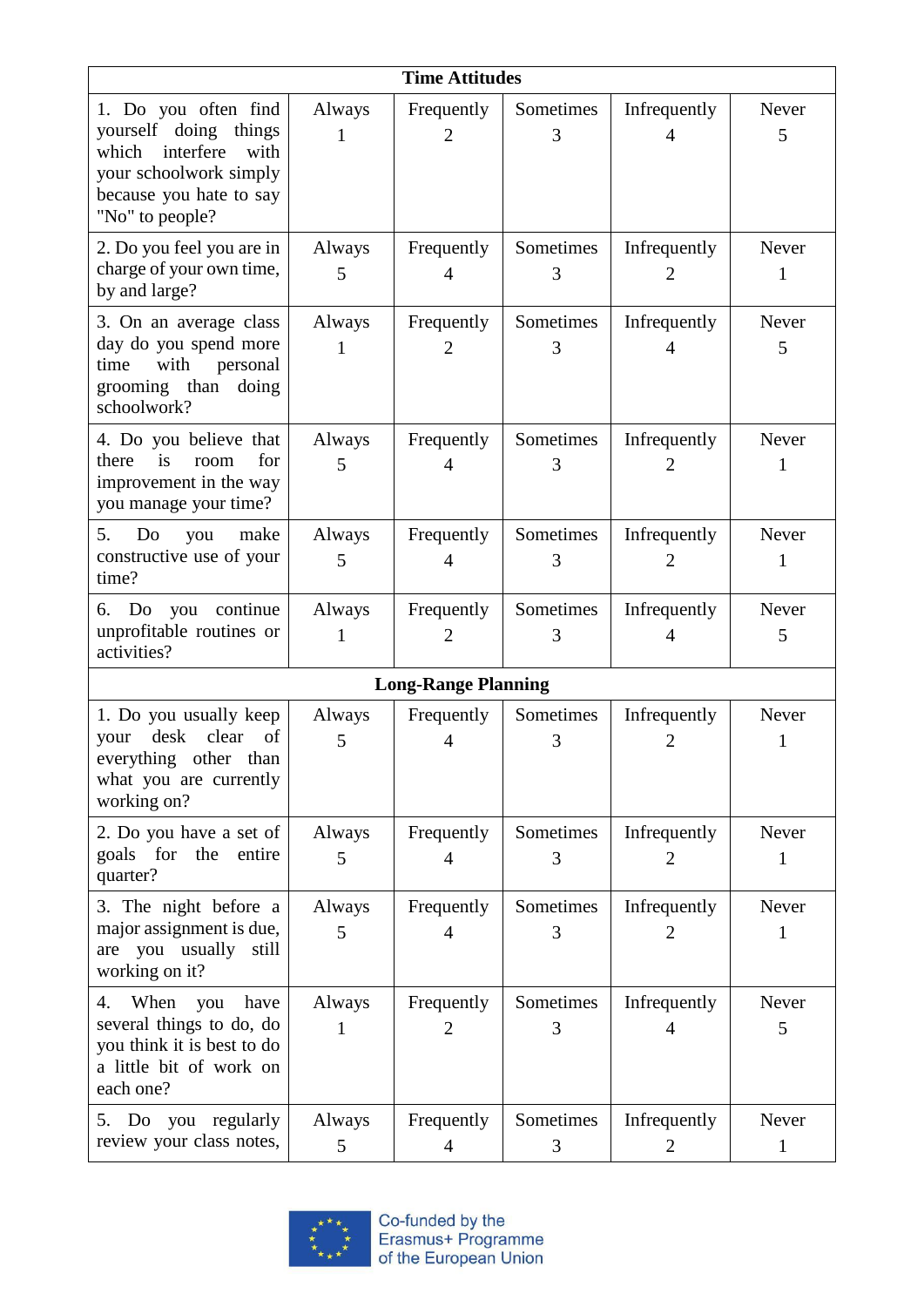| even when a test is not |  |  |  |
|-------------------------|--|--|--|
| imminent?               |  |  |  |

### **3. SYMPTOMS OF POOR TIME MANAGEMENT AND PLANNING**

While drafting their self-assessment questionnaire, Britton and Tesser considered all the aspects that could immediately be symptomatic of poor time management and planning.

In the "short range planning" section, students have the possibility to examine typical time management and planning behaviors that have an impact on a short time frame (one day or one week).The prior identification of goals and priorities is the first, fundamental step to be taken in order to achieve an effective control of time. Without a direction, our energies are likely to be wasted in a multitude of actions that we consider necessary at a certain moment, but that lack an overall coherence and are not useful to a certain scope. Moreover, without a plan, it is more probable to fall into an "emergency mode", in which we are constantly running against urgencies and deadlines.

In the "time attitudes" section, students will be able to identify certain personal patterns, beliefs and behaviors that are detrimental to a good time management and can even obstacle the implementation of a well-settled plan. Among those attitudes there is, for instance, the inability to say "no" to people, that may lead us to take over additional tasks that we do not actually have the time to do. The result is that the new task will steal time to our pre-determined priorities or pre-existing tasks, making it more difficult to do everything or to do it in a proper way.

In the same sections, students are requested to face their personal perception of time use and their own psychological relationship with time management. A self-evaluation of one's control of time enables students to be honest as concern their actual use of time and is also an indicator of the attitude that one's assume towards time. For instance, the question "*Do you feel you are in charge of your own time, by and large?*" will make the student aware of the existence of negative feelings associated with bad time management, like frustration, lack of self-esteem, stress.

In the "long-range planning" section, students are requested to examine some habits that may have an impact on time management on the long term. For instance, having a clear desk may improve focus and concentration, and may eliminate certain sources of distraction while performing a specific task. The habit of reviewing class notes regularly reflects the ability to distribute the workload, to avoid procrastination and to respect deadlines without having too much to do in a short time. On the contrary, if the student finds himself/herself too often behind schedule and is used to work on a task until the last moment (*e.g.* the night before the deadline of an assignment), this constitutes a symptom of poor time management.

On the other hand, those situations are less likely to happen if the students is capable to provide himself/herself with an effective long-term plan (*e.g.* for the entire quarter), that will determine a better distribution of tasks according to deadlines and workload.

### **The most common "time-wasters":**

1. Absence of clear daily/weekly/monthly goals and of an action plan:

When we do not have clear goals, everything on our to-do list seems equally important. This often leads to "analysis paralysis," where we waste time trying to figure out what to do first. Moreover, lacking an action plan results in working on low-value tasks that don't move the needle.

2. Absence of a well-established system for monitoring deadlines:

Tracking deadlines represents only the first step of a well-organized agenda. Writing a deadline on the calendar may not be enough, if there is no *awareness* on deadlines and we still find ourselves working the night before the expiration. Noticing deadlines close to their

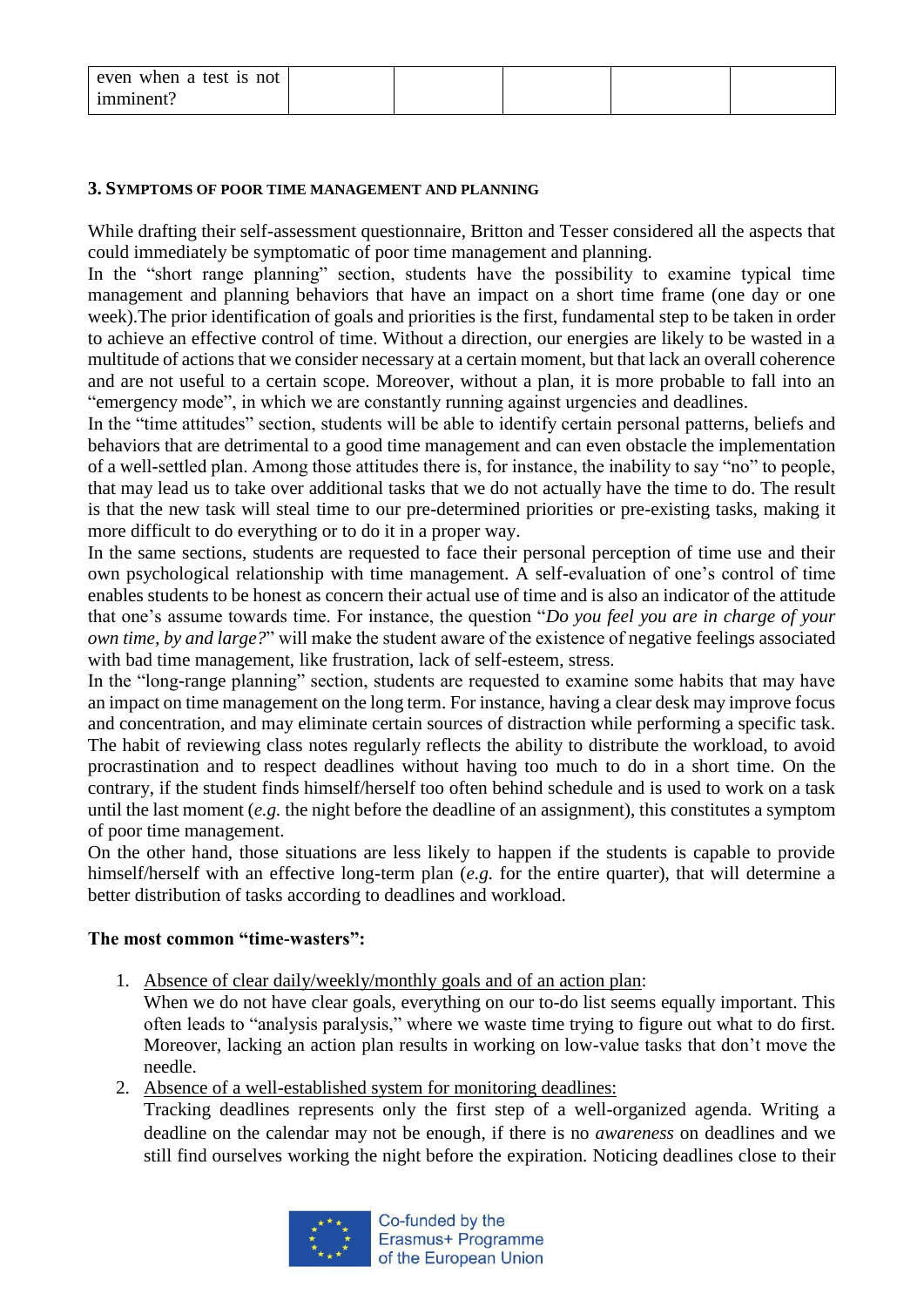expiration is detrimental to time management and quality of work. Therefore, it is necessary to set "pre-warning" signals, based on the importance of the deadline.

3. Multitasking:

Although our society has often worshipped multitasking as an index of productivity, doing more than one thing at a time may be very harmful for time management. Dividing your attention decreases efficiency and increases the chance to make mistakes. Multitasking may also increase stress. If your brain switches from one activity to another, you always need to refocus your attention. Moreover, there is a great risk to start many activities without actually finish them.

4. Distractions and interruptions:

Social media, online magazines, a constant flow of emails, requests from co-workers and office small-talks are only a few examples of the multitude of interruptions that may affect our activities. Although we may not have the complete control of each of these occurrences, there are actually many things that we can do in order to manage and limit distractions.

5. A cluttered desk and workplace:

According to a study held by the Princeton University Neuroscience Institute, a person surrounded by physical clutter in a disorganized environment is less productive, because multiple stimuli compete for our attention. In fact, constant visual reminders of disorganization drain our cognitive resources and reduce our ability to focus.

6. Procrastination:

Procrastination is a dilatory behavior that consists in postponing tasks and activities. It is doing something later than sooner. There are many root causes of procrastination, since the phenomenon is not merely linked to poor time management, but also involves psychological aspects. The latter is an "emotional view" of procrastination, that considers that dilatory behaviors occur when motivation or enthusiasm are lacking, when we are worried about failing or we engage in perfectionist tendencies.

7. The inability to say "no":

Constantly saying "yes" to people may lead us to take over additional tasks that we do not actually have the time to do. The result is that the new task will steal time (and energy) to our pre-determined priorities or pre-existing tasks, making it more difficult to do everything or to do it in a proper way.

## **4. ELEMENTS OF EFFECTIVE TIME MANAGEMENT**

Time management refers to the world of the so-called "soft skills" that is defined as a set of character traits, attitudes and behaviors that enhance a person's interactions and job performance. Those skills should help to build a lifestyle which is sustainable and enables to achieve personal goals. As already mentioned, the ability to manage time can be learned and trained like every other soft skill.

Time management is a process that should be adapted to personal circumstances and needs: there is no fixed recipe for time management, since it depends on which goals we want to achieve, on our personal approach towards time, on the unique way in which our energy works. Therefore, each technique that is illustrated in this chapter can be accustomed and adapted to personal agendas.

In order to acquire effective and durable time management strategies it is important to **understand time as a resource and time management as a process**.

Time is a limited **resource** that expires every day. Unlike money, you can't earn more time other than the amount you have at disposal. What it is possible to do is to budget time well and use it according to our needs.

Time management does not consist in the sporadic application of some techniques, but is the **process** of planning and controlling time in order to improve efficacy, efficiency and productivity. It consists in learning, assimilating and apply on the long term a set of specific behaviors. Therefore, it can be assimilated to a lifestyle.



Co-funded by the Erasmus+ Programme of the European Union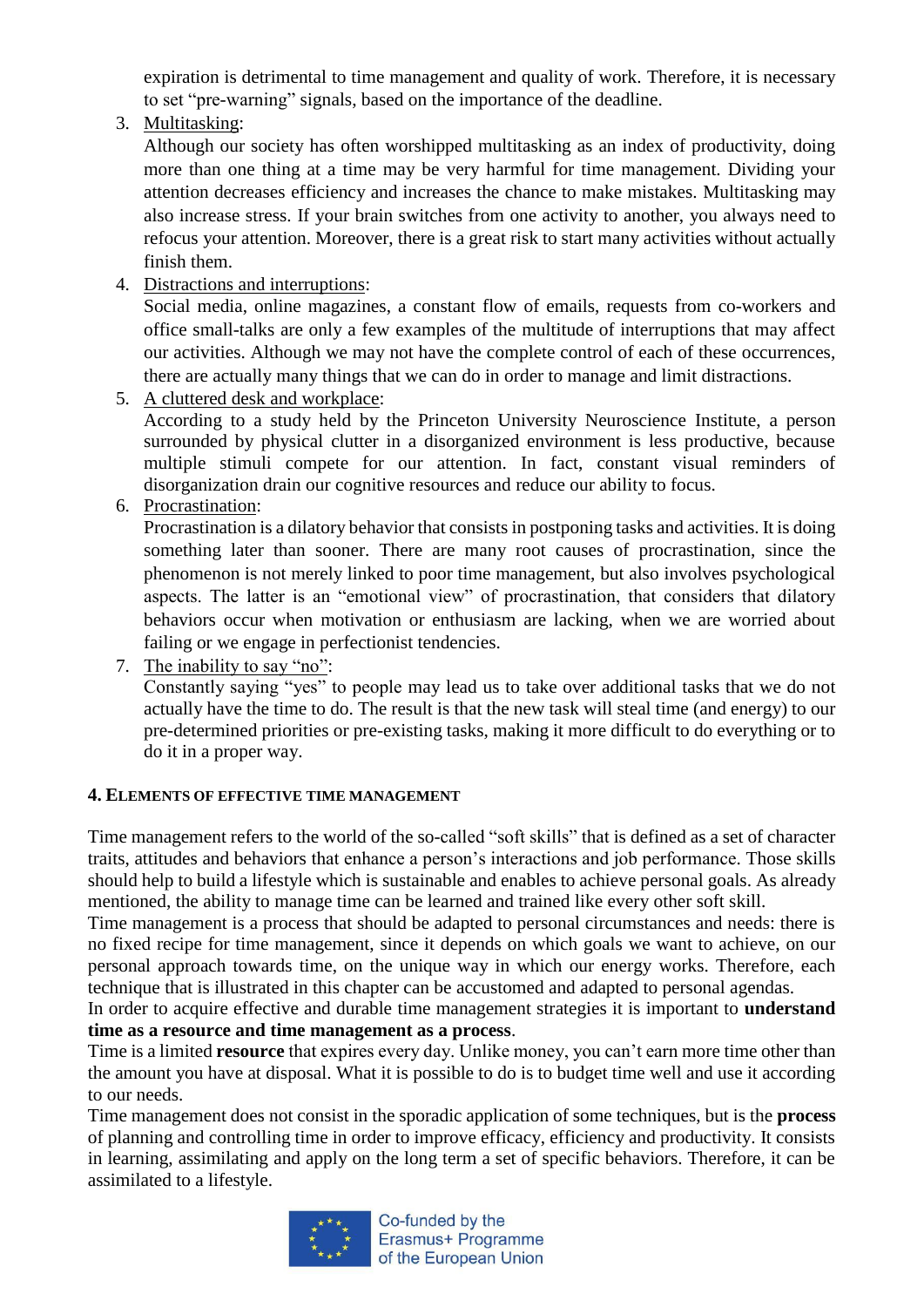Good time management enables you to work smarter – not harder – so that you get more done in less time, even when time is tight and pressures are high.

## **a. Know your energy and find your most productive hours**

Tony Schwartz, author of *The Power of Full Engagement*, recommends that we manage our energy before we manage our time.

Most of the people respond to higher demands at work by increasing their working hours. However, the result is that they become more and more exhausted and they do not see improvements in their productivity. This is not sustainable in the long run, because time is a finite resource. Our energy, on the contrary, is a source that can be regularly renewed. Moreover, energy works in different ways for each person.

Usually, our energy goes up and down during the day. There are many factors that can affect our energy: *e.g.* sleep, food, the thoughts that we have, our emotions, how often we take breaks.

Working for hours without breaks may appear as the best strategy when we are overwhelmed by our workload (and may exceptionally be the only possible alternative from time to time), but it actually results in poor performances and higher stress levels. On the contrary, in order to be sure that our energy has the possibility to renew, we have to recognize our slumps and we have to know when to take breaks. This, combined with well-defined and focused working hours, will result in a great enhancement of our productivity.

*Well-defined working hours, combined with appropriate breaks and energy-rising activities, increase the level of productivity.* 

Another important step to adopt an energy-oriented working style is to recognize our own energy patterns. For instance, some people are more productive in the early morning and feel that their energy goes off in the afternoon. On the contrary, some people feel more inspired and productive in the afternoon. Recognizing this pattern will enable us to schedule and prioritize different work activities throughout the day in relation to changing energy levels.

# **EXERCISE 1**

## **PERSONALIZE YOUR AGENDA ACCORDING TO YOUR MOST PRODUCTIVE HOURS**

### **Introduction**

Finding our most productive hours becomes more relevant in a context where there is more autonomy in the organization of the work and in the time schedule. Classic 9 to 5 jobs are less prone to let people adjust their schedule according to their energy and concentration peaks. However, the modern society is going fast towards more flexible schedules and the recent events are making smart-working the rule instead of the exception in many contexts.

Therefore, it is very useful to find out when you are more productive (When? Where? Alone or together?) and concentrate there all your most difficult tasks.

### **Exercise**

1) Discovering our productive peaks and valley requires self-observation. However, this does not need to be done over a long time-span, since there are exercises enable us to get a general idea of the conditions in which we are more productive. Ask students to engage in the following activities every time they can during the day, for at least three days. Those exercises

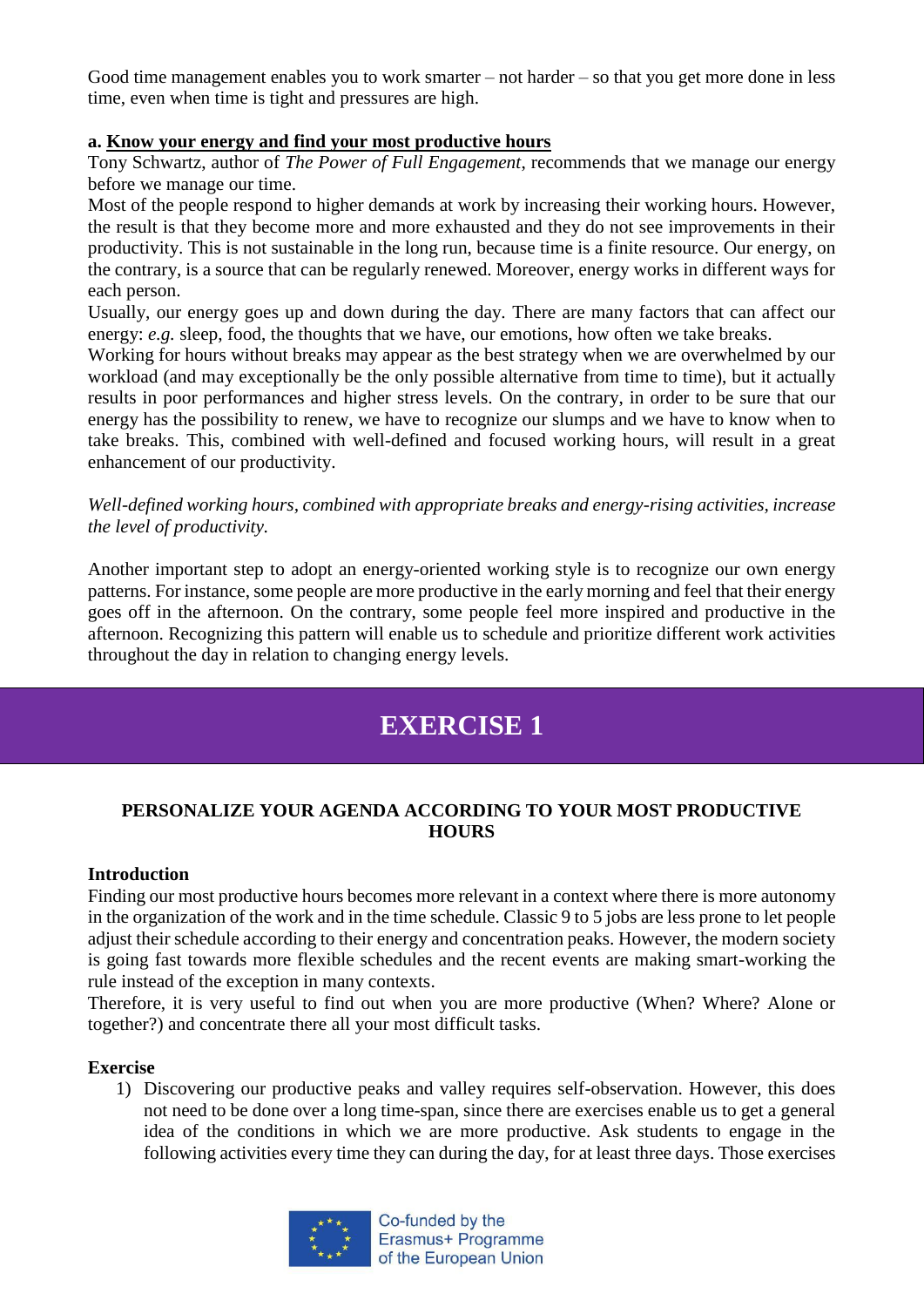may seem time-consuming at first sight, but a few days of effort will enable to save time in the future.

2) At various times throughout the day, try to write a short story of maximum three sentences. Try to choose different context, environments and, of course, times of the day. Just sit down and try to write a story according to what comes on your mind at that moment.

## *E.g. Once there was a mouse that was looking for a new home. His last nest had been destroyed by a tractor and now he needed to find a new one before winter. He tried to ask around, until he found a beaver that led him to a beautiful shelter under a chestnut tree.*

Please notice that the quality and the topic of the story are not important: what is important is to examine our attitude towards the activity.

Ask students to answer the following questions:

- How much time did it take to write the story (time of completion)?
- Are there times when stories just pop up in your mind?
- Are there times when, at the idea of writing a story, your mind answers "just not right now"?
- 3) Ask students to observe their work/study rhythms for at least a week. Propose the following questions:
	- Do you usually perform most of the tasks during the morning? (yes/no)
	- Do you usually feel tired and sluggish in the morning?
	- In the afternoon, do you have the impression that the day is finally come to an end? Or do you feel refreshed and ready to work?
	- Do you think that your energy pattern during the day is ascendant (from down to up, with a peak in the evening), or descendant (from up do down)?
	- Do you usually enjoy studying/working after dinner?
	- Will you be willing to wake up an hour earlier each day in order to have more free time in the afternoon?

## **Avoid procrastination**

There are many reasons for procrastination. The tendency to postpone tasks that can be done (or have to be done) in the present moment can be fought only discovering its root causes.

Subsequently, it is possible to apply strategies that are targeted and personalized.

Reasons for procrastination:

**Fear of failure and perfectionism**:

This is one of the most recurring causes of procrastination, according to the most recent research. The importance of a task, combined with a low rate of self-esteem or a high rate of perfectionism, may induce people in engaging in dilatory behaviors. In addition, postponing creates the illusion of time: setting aside an activity makes us think that there is still time to perform it. At the same time, filling our time with other activities may develop the false impression we are fruitfully employing our time and resources.

## **How to cope with it:**

- Develop a well-settled plan and try to stick to it: Section 5 of this manual chapter will help you to learn effective strategies for efficient planning. One you have developed a plan, you need to perform it, understanding that some tasks are more important than others and need to be done first and within the deadline.

- "Eat the frog": one you have identified the important tasks in your plan, try to perform them firstly, at the beginning of the day. Do not start with the simplest tasks, start from the important ones!

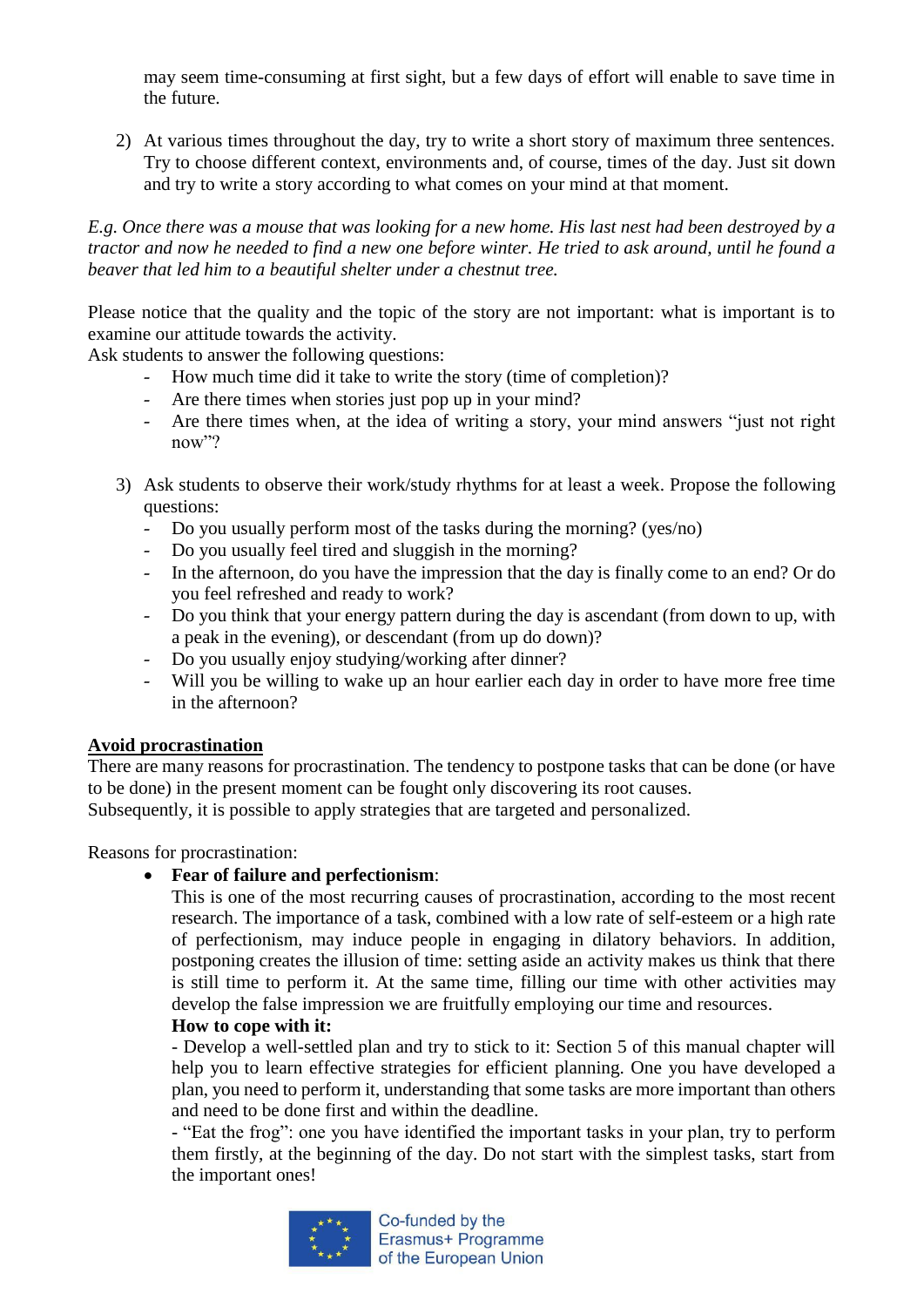- When you know that you have important tasks that you continue to procrastinate, reserve for them a well-defined slot of your daily time. Allotting specific time boxes to certain activities will help you, even if those time boxes are short (*e.g.* 15, 20 or 30 minutes). In this way, you will not be afraid of having to dedicate many hours to a strenuous activity, but at the same time you will be able to start.

**You give yourself too much time to perform a task**:

The well-known "Parkinson's Law" states that

«*The work expands so as to fill the time available for its completion*»

If you schedule too little time to complete a task, you are more likely to feel stressed (especially if you do not finish it on time). However, scheduling too much time may work against you as well, since you will be more prone to procrastination.

### **How to cope with it:**

- If you know that you are a tendential procrastinator, and you give yourself three weeks to perform a task, you will probably wait until the last moment. Once the final deadline is fixed, establish mid-term personal deadlines (eventually splitting the task in different segments) in order to distribute the workload well.

## **The task that you need to do is boring:**

There are some activities that are boring, not essential, but also necessary. They make our schedules busy and are always in our mind, yet we tend to postpone them, because they are usually no subject to a deadline.

## **How to cope with it:**

- Try the "Power Hour" technique (Exercise 3).

# **EXERCISE 2**

## **DOING AND POSTPONING**

### **Introduction**

While setting short-term goals, the usual approach is to define which kind of results we want to achieve in one day/week/month. However, an efficient strategy of goal-planning cannot be performed if the definition of the activities is not accompanied by an actual implementation. In this context, it is important to understand our attitude towards the execution of a settled plan.

Often, our perception of an efficient use of time may be undermined by the fact that we **perform non-important tasks** and we **postpone important ones** (on the basis of a pre-determined set of goals).

Postponing creates the illusion of time, or lack thereof: setting aside an activity makes us think that there is still time to perform it, even if the deadline is close. At the same time, filling our time with other activities may develop the false impression we are fruitfully employing our time and resources.

## **Exercise**

Ask students to set a weekly plan with the exact indications of the goals and activities they would like to achieve on the week. The plan can be done on Friday or Saturday.

In order to make the exercise more effective, the plan should be thematic: *e.g.* include only academic activities. This will help students to get the immediate impression on the distinction between planned activities and other activities that are not included in the personal goals.

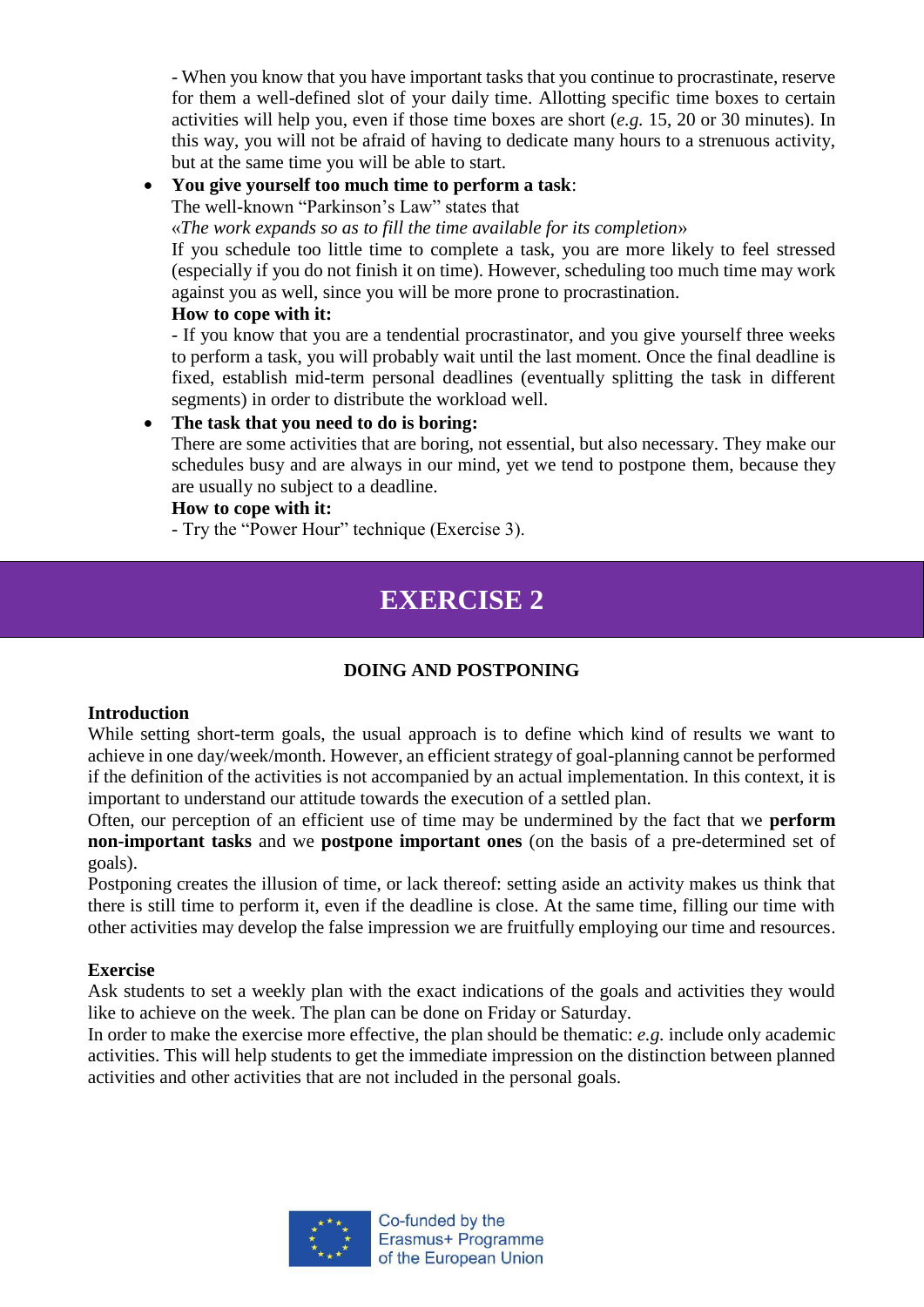Week \_\_\_\_\_\_\_\_\_\_\_ (*dates*) Activities and Goals (plan)

 $\mathcal{L}_\text{max}$ \_\_\_\_\_\_\_\_\_\_\_\_\_\_\_\_\_\_\_\_\_\_\_\_\_\_\_\_\_\_\_\_\_\_\_\_\_\_\_\_ \_\_\_\_\_\_\_\_\_\_\_\_\_\_\_\_\_\_\_\_\_\_\_\_\_\_\_\_\_\_\_\_\_\_\_\_\_\_\_\_ \_\_\_\_\_\_\_\_\_\_\_\_\_\_\_\_\_\_\_\_\_\_\_\_\_\_\_\_\_\_\_\_\_\_\_\_\_\_\_\_ \_\_\_\_\_\_\_\_\_\_\_\_\_\_\_\_\_\_\_\_\_\_\_\_\_\_\_\_\_\_\_\_\_\_\_\_\_\_\_\_ \_\_\_\_\_\_\_\_\_\_\_\_\_\_\_\_\_\_\_\_\_\_\_\_\_\_\_\_\_\_\_\_\_\_\_\_\_\_\_\_ \_\_\_\_\_\_\_\_\_\_\_\_\_\_\_\_\_\_\_\_\_\_\_\_\_\_\_\_\_\_\_\_\_\_\_\_\_\_\_\_

 $\mathcal{L}=\mathcal{L}=\mathcal{L}=\mathcal{L}=\mathcal{L}=\mathcal{L}=\mathcal{L}=\mathcal{L}=\mathcal{L}=\mathcal{L}=\mathcal{L}=\mathcal{L}=\mathcal{L}=\mathcal{L}=\mathcal{L}=\mathcal{L}=\mathcal{L}=\mathcal{L}=\mathcal{L}=\mathcal{L}=\mathcal{L}=\mathcal{L}=\mathcal{L}=\mathcal{L}=\mathcal{L}=\mathcal{L}=\mathcal{L}=\mathcal{L}=\mathcal{L}=\mathcal{L}=\mathcal{L}=\mathcal{L}=\mathcal{L}=\mathcal{L}=\mathcal{L}=\mathcal{L}=\mathcal{$ 

 $\mathcal{L}=\mathcal{L}=\mathcal{L}=\mathcal{L}=\mathcal{L}=\mathcal{L}=\mathcal{L}=\mathcal{L}=\mathcal{L}=\mathcal{L}=\mathcal{L}=\mathcal{L}=\mathcal{L}=\mathcal{L}=\mathcal{L}=\mathcal{L}=\mathcal{L}=\mathcal{L}=\mathcal{L}=\mathcal{L}=\mathcal{L}=\mathcal{L}=\mathcal{L}=\mathcal{L}=\mathcal{L}=\mathcal{L}=\mathcal{L}=\mathcal{L}=\mathcal{L}=\mathcal{L}=\mathcal{L}=\mathcal{L}=\mathcal{L}=\mathcal{L}=\mathcal{L}=\mathcal{L}=\mathcal{$ 

 $\_$ 

\_\_\_\_\_\_\_\_\_\_\_\_\_\_\_\_\_\_\_\_\_\_\_\_\_\_\_\_\_\_\_\_

Ask students to take a diary (on the form of short notes) at the end of each day, in which they should sign how they have actually spent their time. This does not need to be detailed, but it should give a general idea of activities actually performed during the week.

At the end of the week, ask students to compare their plan with their dairy, with the activities they have carried out. Ask students to answer the following questions:

\_\_\_\_\_\_\_\_\_\_\_\_\_\_\_\_\_\_\_\_\_\_\_\_\_\_\_\_\_\_\_\_\_\_\_\_\_\_\_\_\_\_\_\_\_\_\_\_\_\_\_\_\_\_\_\_\_\_\_\_\_\_\_\_\_\_\_\_\_\_\_\_\_\_\_\_\_\_\_\_ \_\_\_\_\_\_\_\_\_\_\_\_\_\_\_\_\_\_\_\_\_\_\_\_\_\_\_\_\_\_\_\_\_\_\_\_\_\_\_\_\_\_\_\_\_\_\_\_\_\_\_\_\_\_\_\_\_\_\_\_\_\_\_\_\_\_\_\_\_\_\_\_\_\_\_\_\_\_\_\_

- A. Are there any activities or goals that you planned to achieve and you actually have achieved?
- B. Are there any activities goals that you planned to achieve and you did not achieve?

\_\_\_\_\_\_\_\_\_\_\_\_\_\_\_\_\_\_\_\_\_\_\_\_\_\_\_\_\_\_\_\_\_\_\_\_\_\_\_\_\_\_\_\_\_\_\_\_\_\_\_\_\_\_\_\_\_\_\_\_\_\_\_\_\_\_\_\_\_\_\_\_\_\_\_\_\_\_\_\_  $\mathcal{L}_\mathcal{L} = \mathcal{L}_\mathcal{L} = \mathcal{L}_\mathcal{L} = \mathcal{L}_\mathcal{L} = \mathcal{L}_\mathcal{L} = \mathcal{L}_\mathcal{L} = \mathcal{L}_\mathcal{L} = \mathcal{L}_\mathcal{L} = \mathcal{L}_\mathcal{L} = \mathcal{L}_\mathcal{L} = \mathcal{L}_\mathcal{L} = \mathcal{L}_\mathcal{L} = \mathcal{L}_\mathcal{L} = \mathcal{L}_\mathcal{L} = \mathcal{L}_\mathcal{L} = \mathcal{L}_\mathcal{L} = \mathcal{L}_\mathcal{L}$ \_\_\_\_\_\_\_\_\_\_\_\_\_\_\_\_\_\_\_\_\_\_\_\_\_\_\_\_\_\_\_\_\_\_\_\_\_\_\_\_\_\_\_\_\_\_\_\_\_\_\_\_\_\_\_\_\_\_\_\_\_\_\_\_\_\_\_\_\_\_\_\_\_\_\_\_\_\_\_\_

C. Are there some activities that you have actually done and you may qualify as "non-important" compared to the prior-fixed goals?

\_\_\_\_\_\_\_\_\_\_\_\_\_\_\_\_\_\_\_\_\_\_\_\_\_\_\_\_\_\_\_\_\_\_\_\_\_\_\_\_\_\_\_\_\_\_\_\_\_\_\_\_\_\_\_\_\_\_\_\_\_\_\_\_\_\_\_\_\_\_\_\_\_\_\_\_\_\_\_\_  $\_$  , and the set of the set of the set of the set of the set of the set of the set of the set of the set of the set of the set of the set of the set of the set of the set of the set of the set of the set of the set of th \_\_\_\_\_\_\_\_\_\_\_\_\_\_\_\_\_\_\_\_\_\_\_\_\_\_\_\_\_\_\_\_\_\_\_\_\_\_\_\_\_\_\_\_\_\_\_\_\_\_\_\_\_\_\_\_\_\_\_\_\_\_\_\_\_\_\_\_\_\_\_\_\_\_\_\_\_\_\_\_

D. Do you think that you engaged in some 'postponing' attitude towards your fixed activities and goals?

\_\_\_\_\_\_\_\_\_\_\_\_\_\_\_\_\_\_\_\_\_\_\_\_\_\_\_\_\_\_\_\_\_\_\_\_\_\_\_\_\_\_\_\_\_\_\_\_\_\_\_\_\_\_\_\_\_\_\_\_\_\_\_\_\_\_\_\_\_\_\_\_\_\_\_\_\_\_\_\_ \_\_\_\_\_\_\_\_\_\_\_\_\_\_\_\_\_\_\_\_\_\_\_\_\_\_\_\_\_\_\_\_\_\_\_\_\_\_\_\_\_\_\_\_\_\_\_\_\_\_\_\_\_\_\_\_\_\_\_\_\_\_\_\_\_\_\_\_\_\_\_\_\_\_\_\_\_\_\_\_ \_\_\_\_\_\_\_\_\_\_\_\_\_\_\_\_\_\_\_\_\_\_\_\_\_\_\_\_\_\_\_\_\_\_\_\_\_\_\_\_\_\_\_\_\_\_\_\_\_\_\_\_\_\_\_\_\_\_\_\_\_\_\_\_\_\_\_\_\_\_\_\_\_\_\_\_\_\_\_\_

### **Discussion**

Discuss together about the differences between the prior-fixed plan and the actual activities performed during the week.

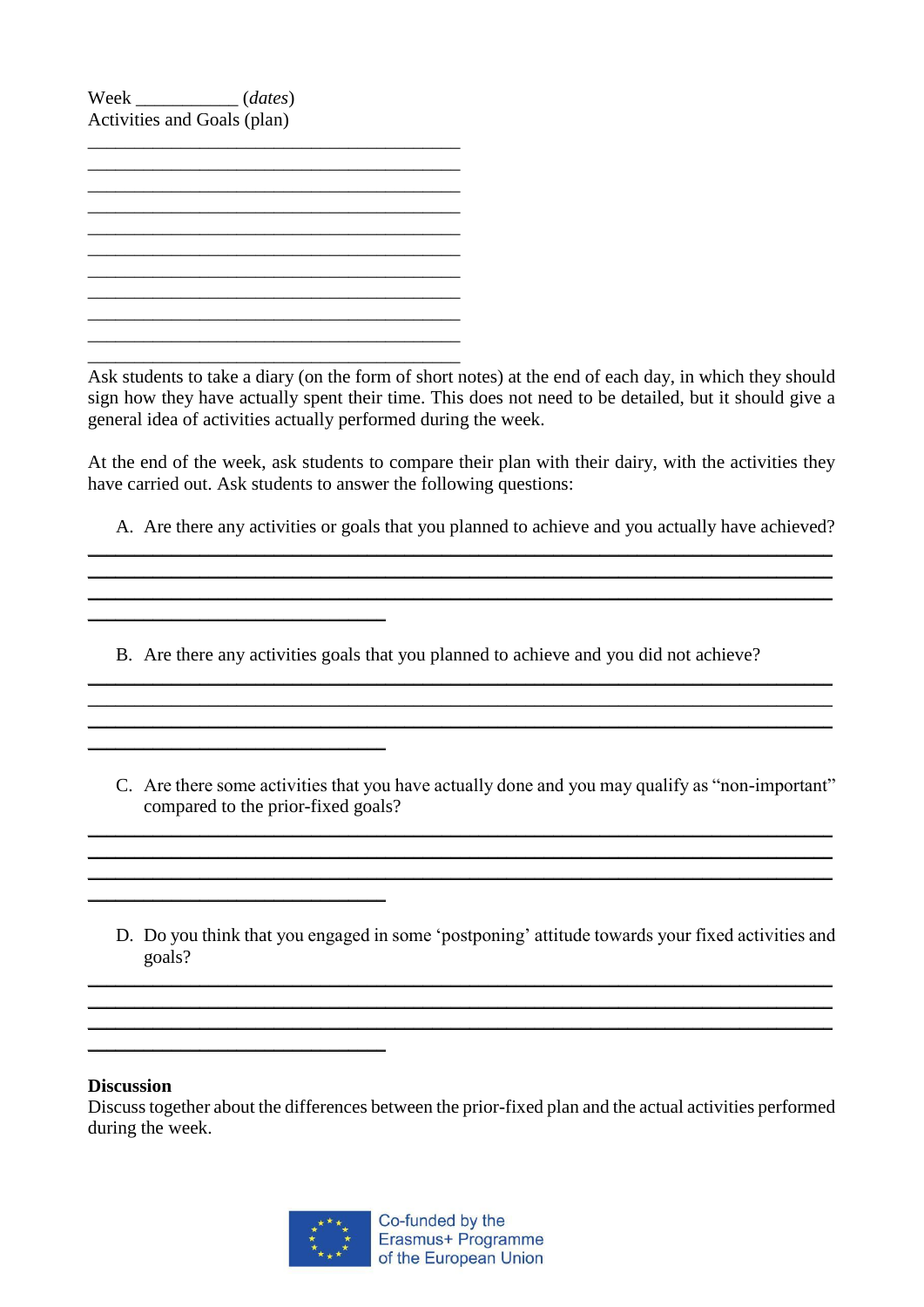# **EXERCISE 3**

## **THE POWER HOUR**

### **Introduction**

In time management, the Power Hour technique is used to clear up our schedules from small, yet necessary tasks that require a short amount of time but are prone to a high degree of procrastination. It is a 60-minute window during which you aim to complete a predetermined set of smaller tasks. Those are the activity that most often make our schedules busy and are always in our mind, yet we tend to postpone, because they are usually no subject to a deadline.

The Power Hour enables us to clear all those tasks in a fixed and predetermined amount of time that is exclusively dedicated to them and will enable us to put a short but consistent effort in eliminating them from our agenda.

## **Exercise**

- 1) Ask students to identify the tasks that respond can be qualified as "small tasks", since they are not priorities, but they need to be done anyway. In other words, they are the annoying little tasks that we are constantly ignoring (*e.g.* schedule a dentist appointment; organize the notes of a course; complete your monthly timesheets; send a mail).
- 2) Ask students to identify an hour during the day where you may effectively concentrate all these tasks (most probably, during office hours as these activities may require contacts with students' offices, secretary staff, etc).
- 3) Ask students to effectively perform the Power Hour.

## **Discussion**

What was the impact of the Power Hour on the overall weekly organization?

Did the Power Hour have a beneficial impact over the week (both from an organizational and psychological point of view)?

Did some of the students experienced benefits regarding their perceived control of time during the week?

## **Manage distractions**

«*God, grant me the serenity to accept the things I cannot change, courage to change the things I can, and wisdom to know the difference*»

This is the Serenity Prayer, written by the Protestant theologian Reinhold Niebuhr and often recited in many self-help groups. This short sentence, which indeed holds a very important secret for a more fulfilling life, reveals a very common tendency of people when dealing with day-to-day problems. This tendency consists on focusing (and complaining) on what is outside our area of control, instead of taking care of things on which we have a great deal of room for maneuver.

Distractions coming from objects (*e.g.* phones, internet) and from people (*e.g.* colleagues) are frequent in the workplace. Whereas some negative factors can easily be controlled (even though not necessarily completely eliminated as a moment of relax is not per se negative), a multitude of interruptions can prejudice if not even nullify a well-constructed time-management plan. Distractions are costly: a temporary shift in attention (*e.g.* stopping your work because an e-mail notification pops up) increases the amount of time necessary to finish the primary task by 25%.

In order to manage distractions, the first step is to observe your working environment and to understand which distractions can be controlled. It is normal that some distractions are outside our

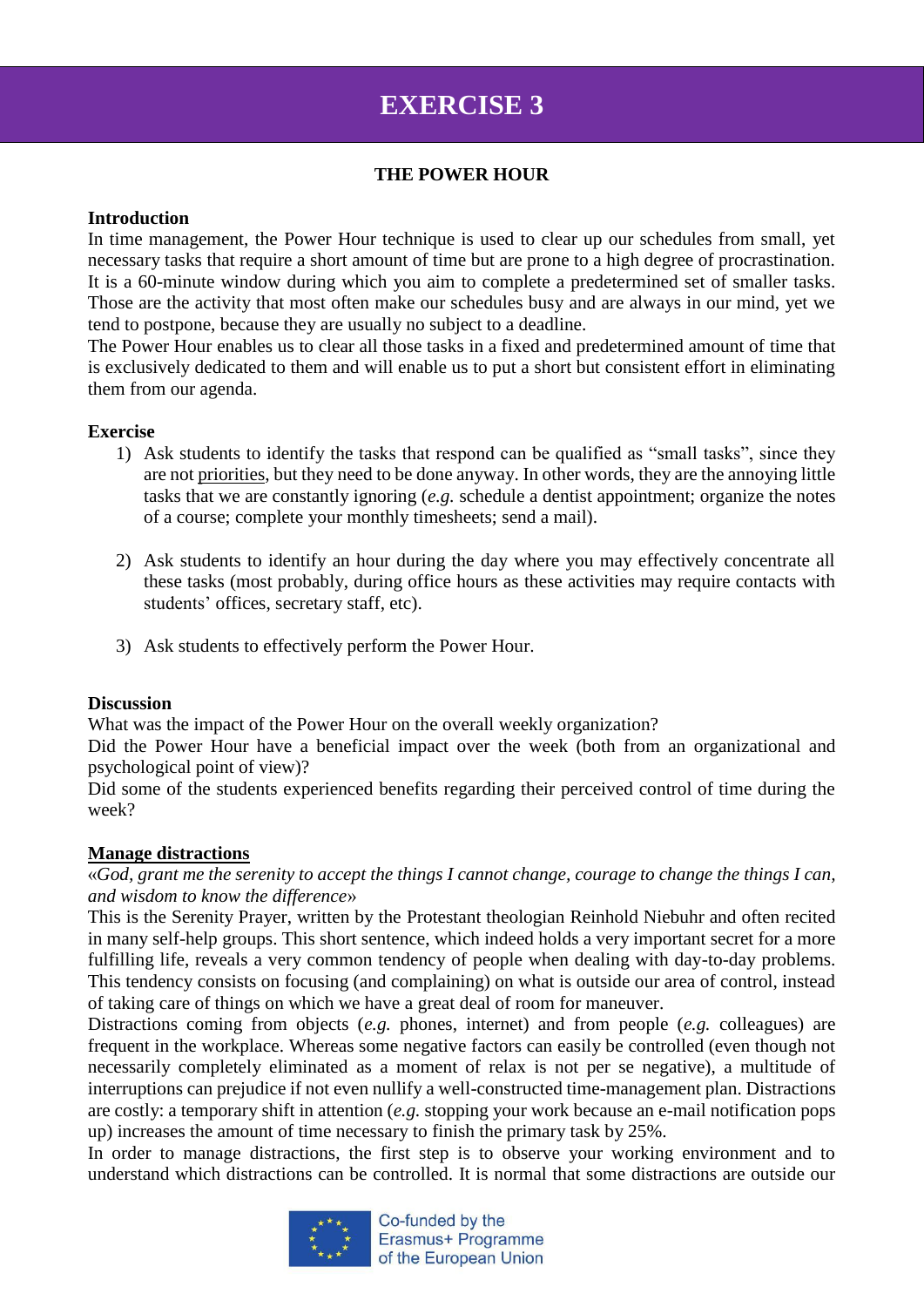sphere of control (*e.g.* co-workers or the boss interrupting us for work reasons). However, it is important to recognize the distractions that we can actually limit, such as the use of our phones to check social media accounts.

## **EXERCISE 4**

## **MANAGE YOUR DISTRACTIONS – SAVE YOUR TIME MANAGEMENT PLAN**

### **Introduction**

In most occasions, in particular where work is performed in groups, the possibility to carry our activities is greatly influenced by the surrounding environment. Colleagues and distractions (such as cell phone, social medial, etc.) negatively affect your time management. Whereas some negative factors can easily be controlled (even though not necessarily completely eliminated as a moment of relax is not per se negative), a multitude of interruptions can prejudice if not even nullify a wellconstructed time-management plan, obliging you to keep up with work or study at home, thus breaking the work-life balance time management should contribute to preserve.

This exercise will make possible that your well-reasoned time management plan is not negatively affected by outside elements and sources.

### **Exercise**

- 1) Ask your students to analyse the environment the usually work in and count i) the number of times they check their phones (to check what time it is; to check social media account, etc.); ii) the number of times they are interrupted by people (even if they are just passing by and greeting);
- 2) Ask your students how many minutes in average in 3 working hours they lose due points i) and ii) above
- 3) Suggest your students they identify "silence working areas" in libraries (or close the doors in offices with "no disturb" signs) for 2 hours in the morning and identify one hour for work in common spaces (or work in the office with open door). For the same time, avoid using cell phones for non-professional purposes.
- 4) Check with your students after two weeks if their perception of external distraction has increased their capacity of time management.

### **Discussion**

The "concentration" of "distractions" in one single, "controlled" and pre-defined time-slot (most probably, the working hours where you feel yourself less able to better perform) should allow you to better keep you on track with your time-management schedule without necessarily being unfriendly in a working place – as your door will always be open (just in specific times, your times!).

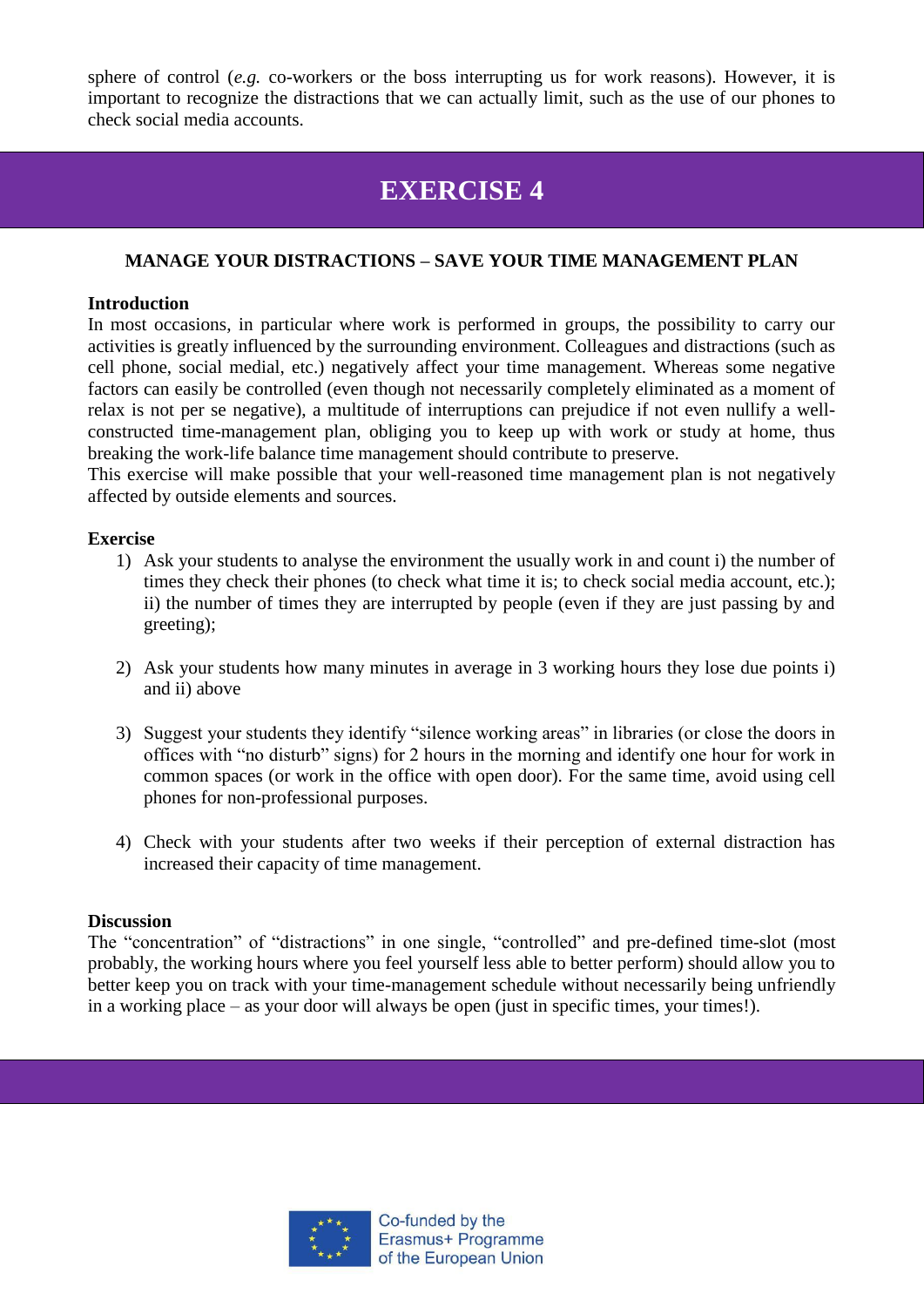### **5. ELEMENTS OF EFFICIENT PLANNING**

The most effective approaches to planning are those tailored to meet individual needs. Since people lives naturally differ from one another, it is impossible to define a planning strategy or planning tools that fits all individual needs. For this reason, efficient planning teachings should focus on the assimilation of basic mechanisms and techniques, which should enhance one's ability to form a personalized planning.

## An effective plan comprises **two time horizons**:

- 1) **Long-term planning** identifies goals that reachable on the long run, such as in six months or in one year.
- 2) **Short term planning** identifies the goals and activities that are to be performed in one day, one week or even one month.

Everyone has immediate and long-term goals. Both those stages are important in order to reach an effective planning. However, in many cases the very short-term goals or tasks supersede long-term goals to the point that individuals may never achieve their lifetime goals. Therefore, it is important to consider those aspects as synergic.

Having a well-defined perspective of long-term goals will enable us to elaborate a short-term planning that will conduct to effective results over time. Short-term planning can improve our daily productivity and make us reliable from the perspective of others, but it also need to be functional to the fulfillment of long-term goals.

In the Chapter '*[Set professional and academic goals by means of modern coaching](http://skills.turiba.lv/files/ARTICLE%20Setting%20the%20goals%20by%20means%20of%20coaching.pdf)*', students learn how to set long-term and short-term goals according to two different settings: HUGGS (Huge, Unbelievably Good Goals) and SMART (Specific, Measurable, Attractive, Realistic and Time Bound). In this Chapter, students will learn to translate and split goals in a series of actions, and to identify priorities that are aligned with the settled goals. They will learn how to distinguish between urgent and important tasks and how to manage deadlines. Moreover, students will be able to develop an action plan that is flexible and takes into account unexpected events.

### a. **Setting priorities**

The development of an effective planning finds its basis in the ability to set into actions our predetermined desires and goals. Once we have established our direction, and we have identified our long-term and short-term goals, we need to translate them into a well-defined set of actions. This implies:

- Setting the goals in a hierarchical order on the basis of priority;
- splitting our goals in the actions that are required to achieve them;
- identifying the chronological order of that actions;
- ranking each action according to its importance in achieving that goal.

# **EXERCISE 5**

## **THE ART OF SETTING PRIORITIES AND PUT THEM INTO ACTION**

### **Introduction**

Most people think time management is about doing as more activities as possible in the shortest amount of time. However, time management is an instrument that allows us to achieve previously established goals according to our desires and duties. In establishing goals (and the executive activities that are necessary to achieve them), we set them in a hierarchical order on the basis of priority.

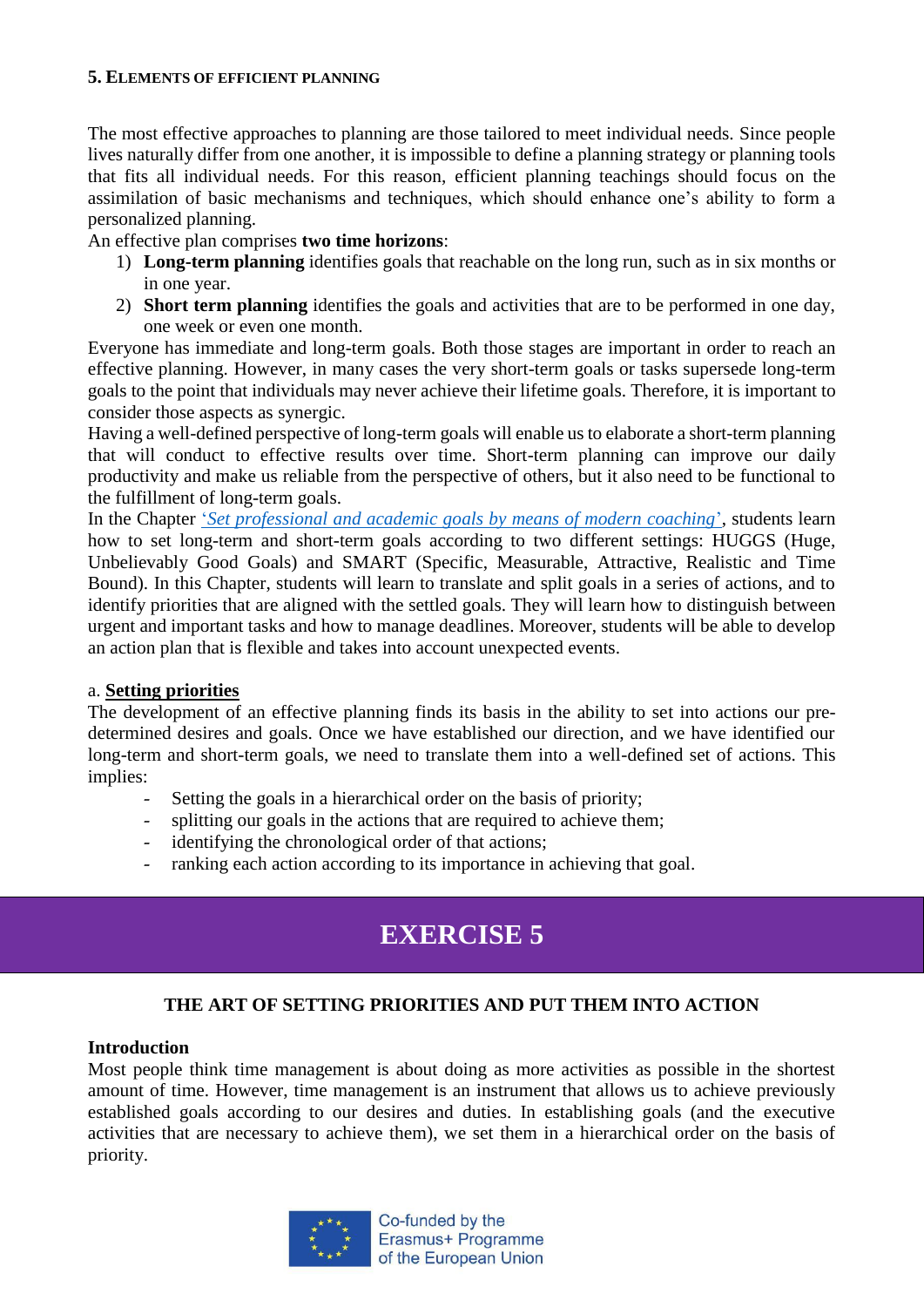We should rely to our priority hierarchy while deciding:

- In which tasks to engage first;
- The amount of time to dedicate to each task.

## **Exercise**

- 1) Ask students to make a list of goals they want to achieve in the upcoming week or month (the time span can be modulated according the course schedule).
- 2) Ask students to examine the list and to give a score to each goal:
	- $1 =$  Extremely important
	- $2 = V$ ery important
	- $3 =$  Somewhat important
	- $4 =$ Less important

Warning: Avoid the **procrastination trap!** This scoring should avoid lists filled with unimportant goals that gives us the impression that we are progressing in something, instead of addressing the elephant in the room.

3) Ask students to take into consideration each goal and to split it in a list of activities which are necessary in order to reach that goal. Activities should be as specific as possible.

Subsequently, ask student to rank each activity (within a single goal), according to its importance in achieving that goal:

- $a =$  extremely important
- b= very important

 $c =$ somewhat important

d = **unimportant** (*this score has been included because an activity that may be considered necessary for the performance of a certain task at a first moment, may result superfluous after an in-depth examination*).

- 4) Ask students to make a new list of goals, with the order that reflects the score given to each goal (1 to 4). At the right side of each goal, the students shall put the list of the activities assigned to each goal, with the order that reflects the ranking given to each activity (a to c). Activities with ranking "d" should be left out.
- 5) Ask students to fill in a weekly (or a monthly) calendar, in which to plan the activities that they would like to perform each day (or each week) according to the fixed set of priorities.
- 6) At the end of the week (or month) ask students to make an assessment of:
	- goals they have reached;
	- activities effectively performed;

- amount of effort dedicated to the activities performed, compared with the importance ranking given to each activity at the beginning of the exercise.

## **Urgent v. important**

**.** 

One of the most famous tools for efficient planning has been developed by Stephen Covey<sup>1</sup>, an American educator, writer and businessman that took its clues from a quote of the former US President Eisenhower:

"*What is important is seldom urgent and what is urgent is seldom important.*"

<sup>&</sup>lt;sup>1</sup> S.R. Covey, The 7 Habits of Highly Effective People: Powerful Lessons in Personal Change, New York, 1<sup>st</sup> ed. 1989, p. 145 ff.

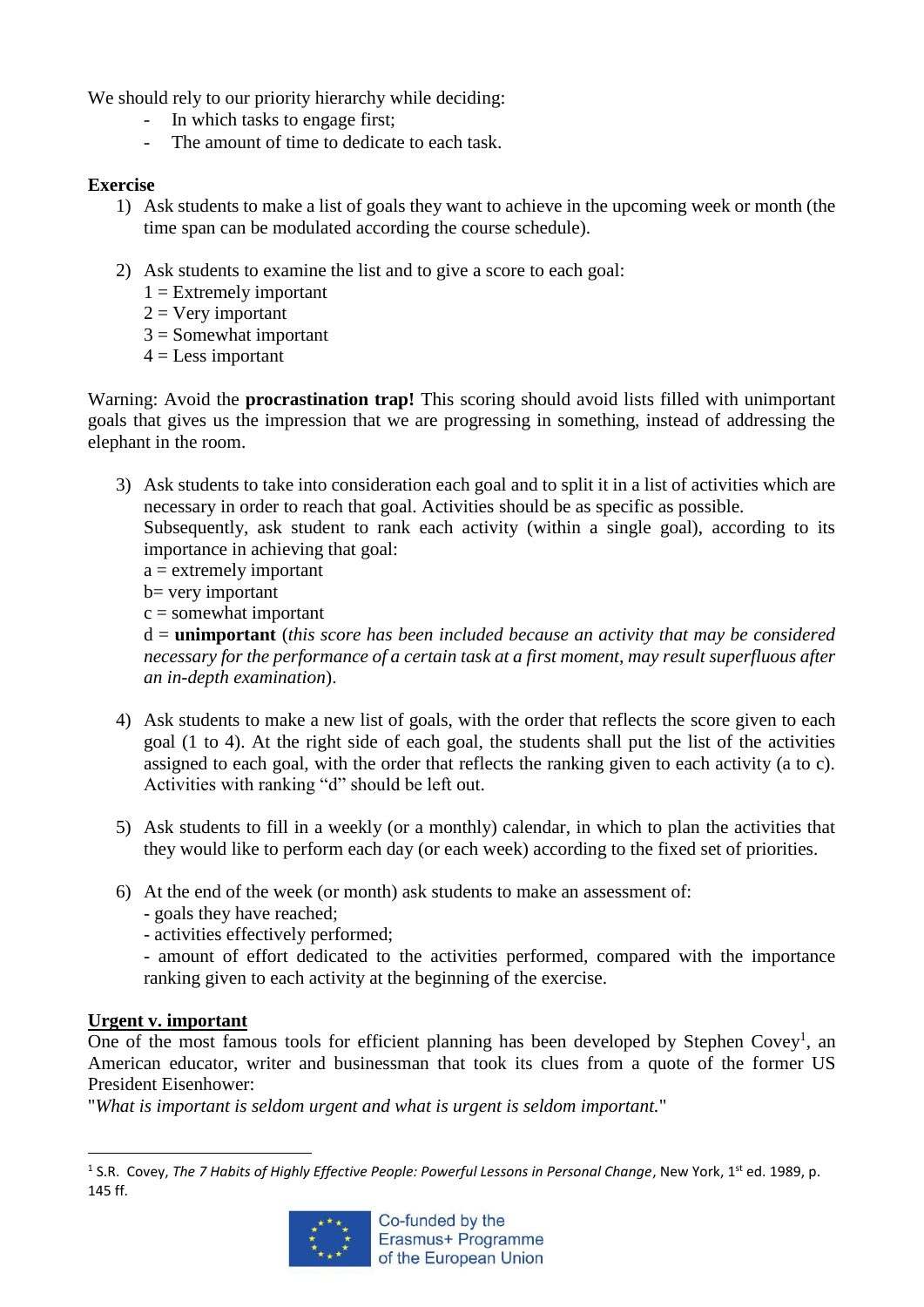From this statement, Covey developed the Urgent Important Matrix, a useful scheme that defines tasks according to their importance and urgency.

**Urgent tasks** are the tasks that we are required to perform immediately, or within a short time framework. We are usually obliged to stop what we are doing to focus on the urgent task instead. Not dealing with urgent tasks usually brings immediate consequences.

**Important tasks** are the tasks that move us towards our bigger goals and projects. Since those tasks are often not associated with a close deadline, it is easier to procrastinate on them: we are more likely to prioritize tasks with a deadline, even if other tasks may have major payoffs in the long term. The Urgent Important Matrix is structured in four main quadrants:



When our schedule becomes very busy and we are overwhelmed by the workload, we tend to operate mostly in *Quadrant 1 (Crises).* Therefore, we find ourselves shifting from one activity to another, in the attempt to manage all the sudden emergencies. At the same time, if we spend all day dealing only with urgent tasks, the latter will most probably pile up because we do not have time to plan our work and to work on the real priorities.

However, if we give ourselves time to operate in *Quadrant 2*, we will be able to alleviate the load of *Quadrant 1.* 

*Quadrant 2 (Preparation and Planning)* contains all the activities that are actually important in order to achieve our goals. If we deal with them *before* they become urgent, we will gain more control over our daily schedule. Of course, it is not always possible to predict all urgencies and unexpected events: for this reason, it is important to leave enough time in our schedule to deal with unforeseen problems. *Quadrant 3 (Interruptions)* contains the activities that are not important for the purposes of our goals, but we have to do anyway. In addition, they need to be done immediately. Those activities usually interrupt or take us away from important tasks. It is important to minimize our time in this quadrant



Co-funded by the Erasmus+ Programme of the European Union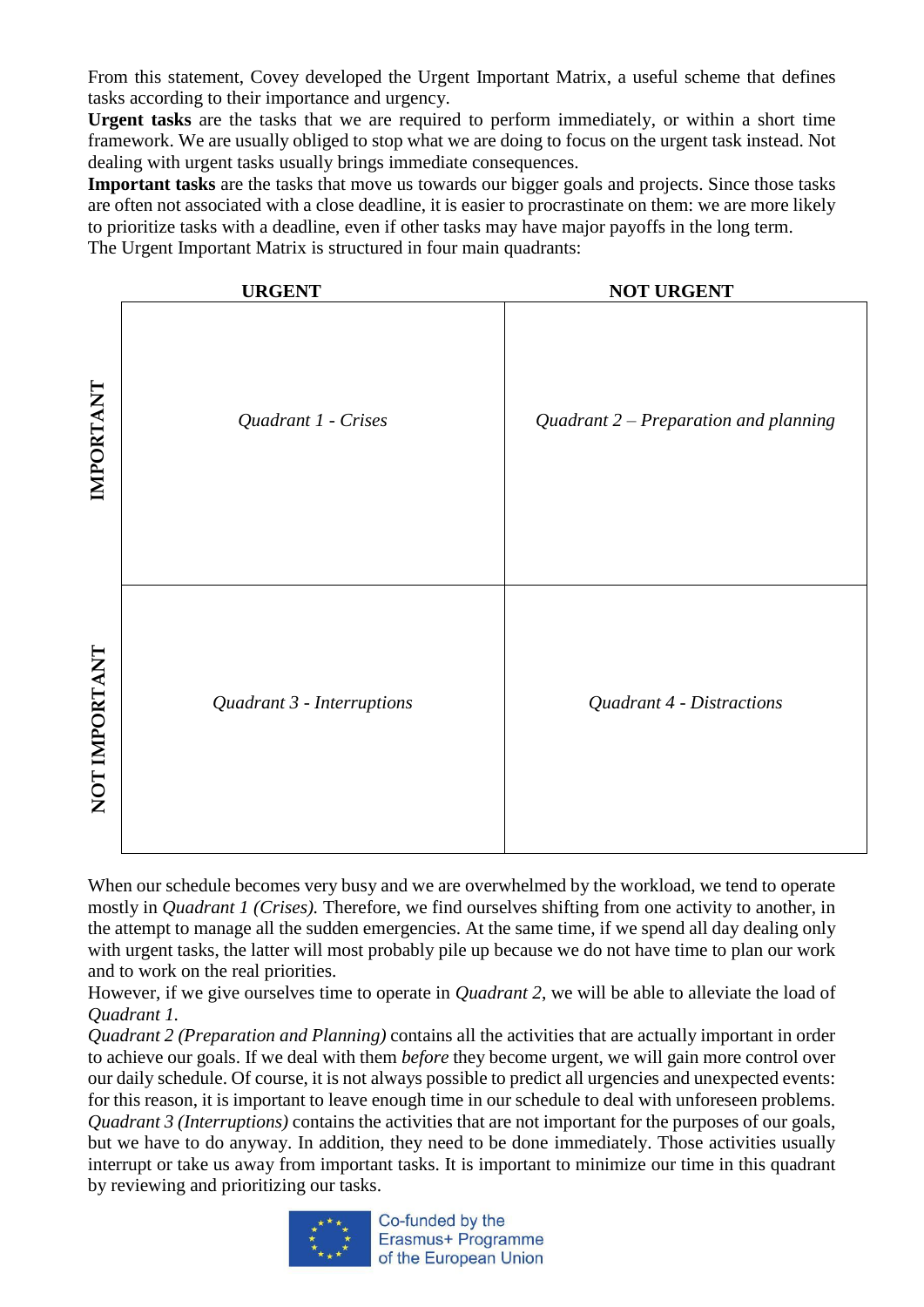*Quadrant 4 (Distractions)* are all unimportant and non-urgent tasks that constitute distractions: for instance, excessive time spent in checking emails or social media or pointless web surfing. It is important to understand that, sometimes, it is important to linger in those activities. However, if we spend too much time in this quadrant we will be late on our projects and deadlines: those habits may also lead to negative self-talk and depression!

*The objective of the Urgent Important Matrix is to spend as much time as possible in Quadrant 2, in order to prevent the overfill of Quadrant 1, and to limit the time spent on Quadrants 3 and 4.*

# **EXERCISE 6**

## **THE URGENT IMPORTANT MATRIX**

## **Introduction**

The Urgent Important Matrix has been developed by Stephen Covey following an inspirational quote of the former US President Eisenhower: "*What is important is seldom urgent and what is urgent is seldom important".* It is an important tool to move us towards our goals, because it enable us to manage our time more effectively.

Using a simple grid, Covey helps us to define our tasks according to two parameters:

- **1) Urgent tasks** are the tasks that we are required to perform immediately, or within a short time framework. We are usually obliged to stop what we are doing to focus on the urgent task instead. Not dealing with urgent tasks usually brings immediate consequences. *E.g.*
- **2) Important tasks** are the tasks that move us towards our bigger goals and projects. Since those tasks are often not associated with a close deadline, it is easier to procrastinate on them: we are more likely to prioritize tasks with a deadline, even if other tasks may have major payoffs in the long term.

Starting from this, the urgent Important Matrix consists in four quadrants that classify your daily/weekly/monthly activities on the basis of the aforementioned parameters.

|               | <b>URGENT</b>              | <b>NOT URGENT</b>                       |
|---------------|----------------------------|-----------------------------------------|
| IMPORTANT     | Quadrant 1 - Crises        | Quadrant $2$ – Preparation and planning |
| NOT IMPORTANT | Quadrant 3 - Interruptions | Quadrant 4 - Distractions               |

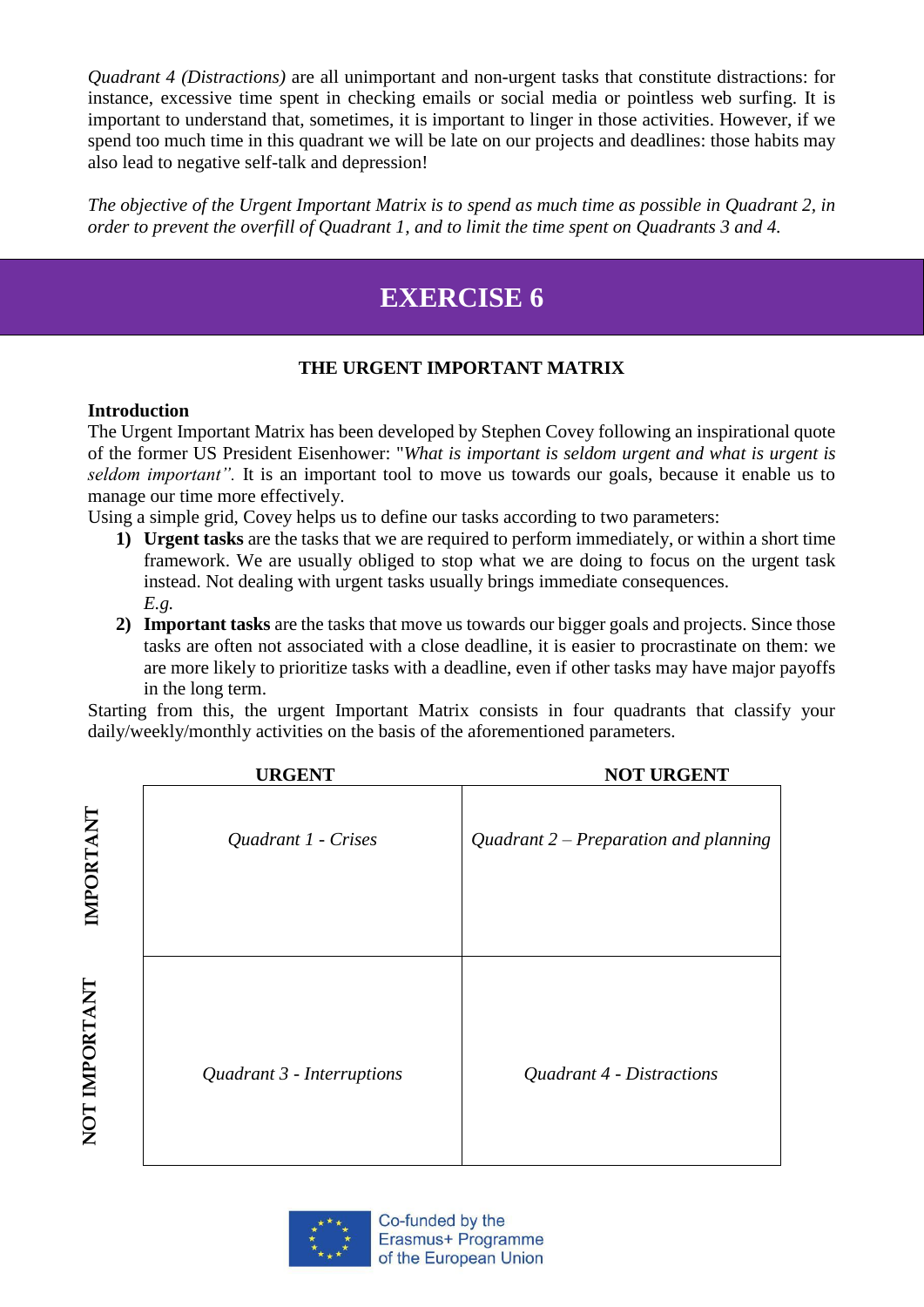*Quadrant 1 (Crises)* – contains all the activities that are urgent and require our immediate attention. They may be unexpected events, emergencies at work or in personal life (like sudden health issues), sudden deadlines, urgent meetings, pressing problems. Those activities are also qualified as important, because we cannot avoid to perform them.

When our schedule becomes very busy and we are overwhelmed by the workload, we tend to operate mostly in *Quadrant 1 (Crises).* Therefore, we find ourselves shifting from one activity to another, in the attempt to manage all the sudden emergencies. At the same time, if we spend all day dealing only with urgent tasks, the latter will most probably pile up because we do not have time to plan our work and to work on the real priorities.

*Quadrant 2 (Preparation and planning) –* contains all the activities that lead us towards our goals and projects and are not urgent in the present moment. Their positive impact is experienced in the long term. If we make sure to have enough time to deal with this things properly, we will significantly reduce the load of *Quadrant 1* and we will spend our energies on what really matters. If we deal with activities in *Quadrant 2* before they become urgent, we will gain more control over our daily schedule. *Quadrant 3 (Interruptions)* – contains the activities that are not important for the purposes of our goals, but we have to do anyway. In addition, they need to be done immediately. For instance, in this quadrant there are unimportant meetings, interruptions from co-workers, unnecessary checking our emails or phone calls. Those activities are not "important" under the perspective of our personal goals (although they may be important for others).

Those activities usually interrupt or take us away from important tasks. It is important to minimize our time in this quadrant by reviewing and prioritizing our tasks.

*Quadrant 4 (Distractions)* – If the activities in *Quadrant* 3 are distractions with deadlines, the activities in *Quadrant 4* are the frivolous distractions: checking social media, surfing the web without a purpose, watching TV, etc. Sometimes, it is important to linger in those activities when we feel tired and we need a break. However, if we spend too much time in this quadrant we will be late on our projects and deadlines

*The objective of the Urgent Important Matrix is to spend as much time as possible in Quadrant 2, in order to prevent the overfill of Quadrant 1, and to limit the time spent on Quadrants 3 and 4.*

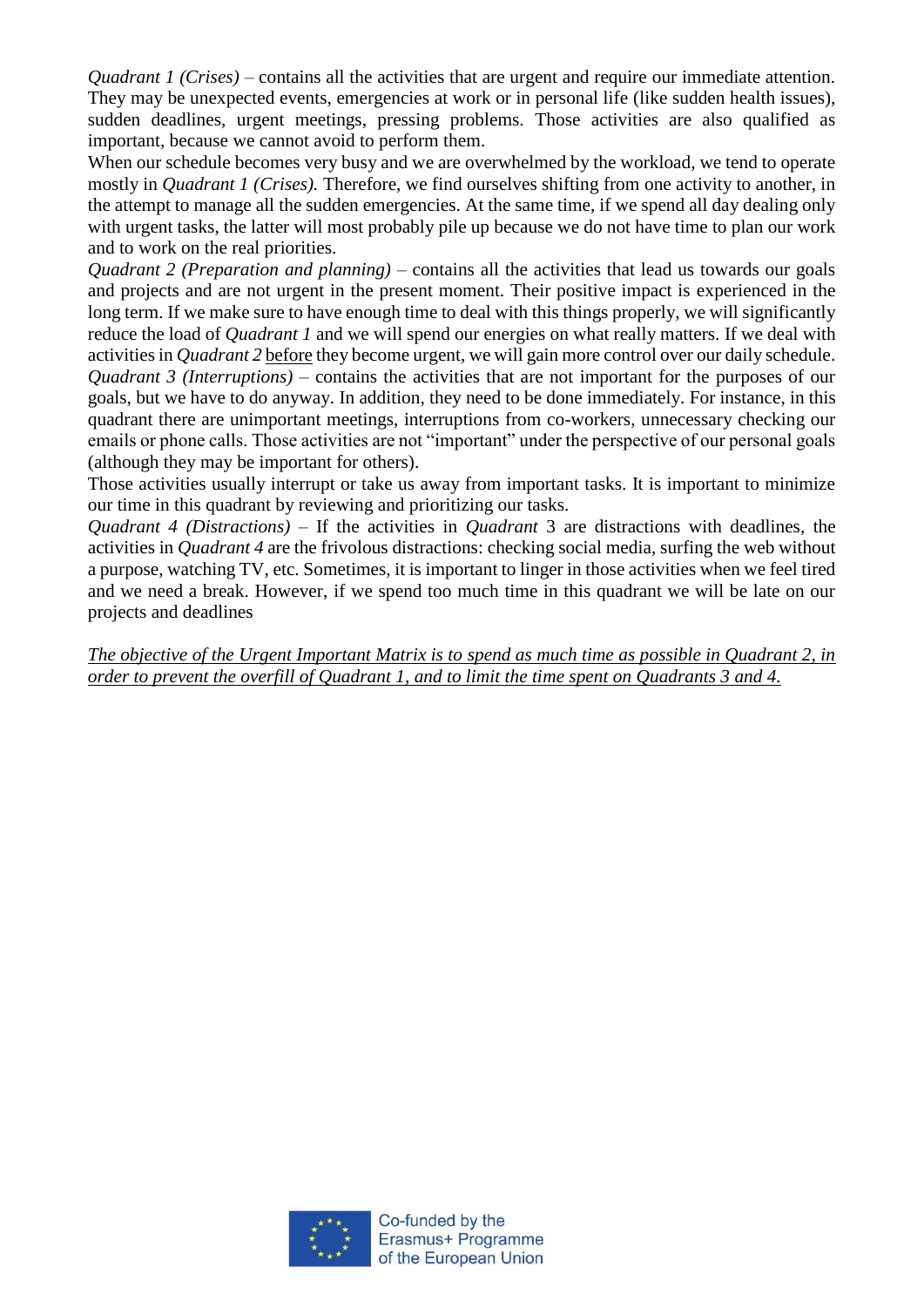## **Exercise**

- 1) Ask students to list all the activities that they must and want to perform in one day, one week or one month. It is also possible to use the list developed in Exercise 5, point 3).
- 2) At the beginning of the day/week/month, ask students to fill the four quadrants according to the qualifications given in the introduction.



- 3) Please keep in mind that it is not always possible to foreseen all the activities that may fall in *Quadrant 1 (Crises)* and in *Quadrant 3 (interruptions).* Therefore, ask students to regularly update the chart, signing up those activities that come unexpectedly and can be classified into those quadrants*.*
- 4) During the day/week/month, ask students to try to operate as much as possible in *Quadrant 2 (Preparation and Planning)*. They may prepare a daily/weekly/monthly plan that fits with this objective.

## **Discussion**

At the end of the day/week/month ask students to answer the following questions:

- 1) If you find *Quadrant 1* filled with a lot of urgent and important activities, are there some activities that you could have foreseen? How those activities could have been scheduled in advance in order to deal with them before they became urgent?
- 2) Did you manage to spend as less time as possible in *Quadrant 3* and *Quadrant 4*?
- 3) On average, do you think that you have spent enough time on *Quadrant 2*?

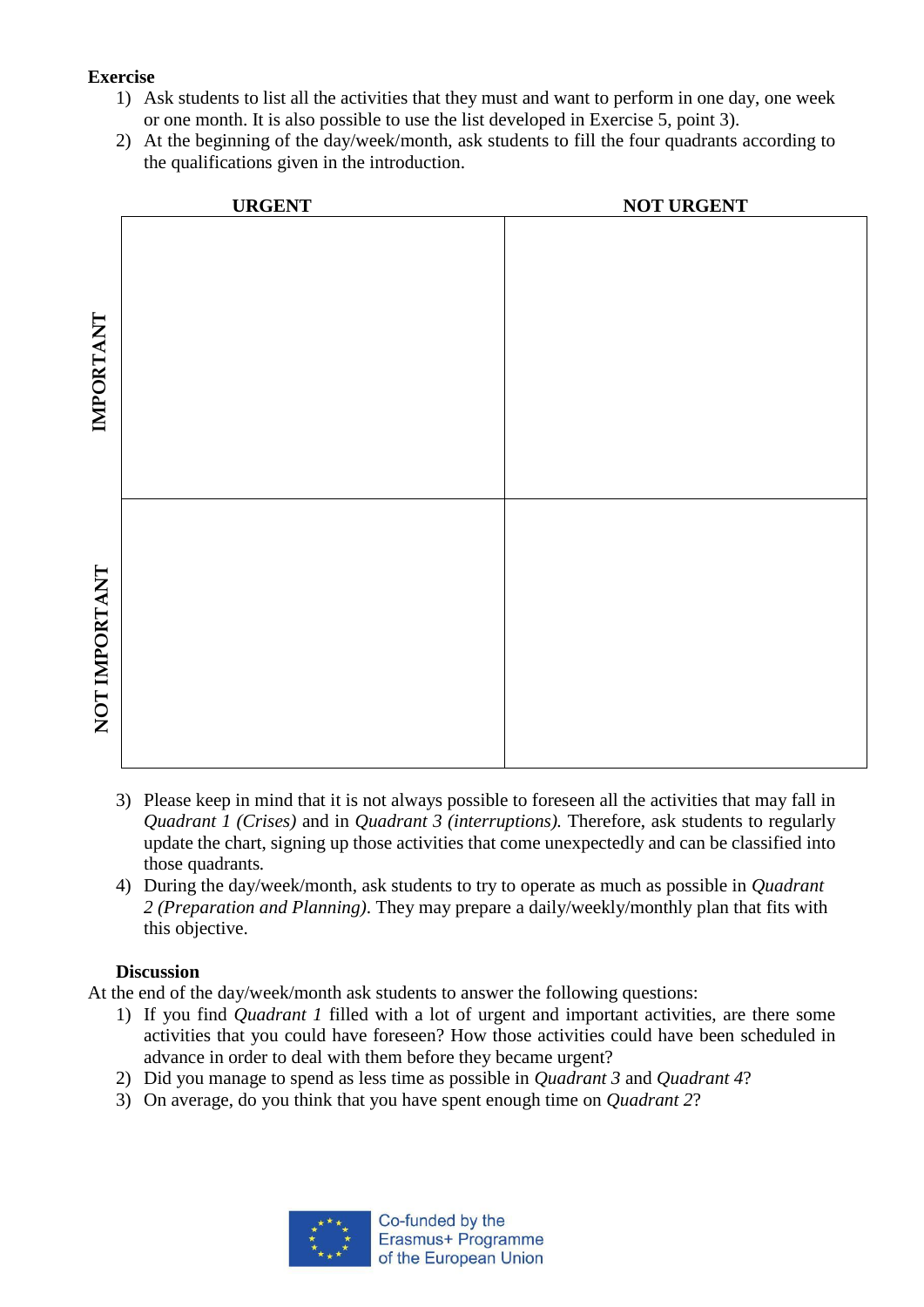### **Manage deadlines**

Although many people understand the importance to have clear deadlines and to have them signed in their agenda, most of the time we do not have an effective system to deal with deadlines before they approach.

A correct management of deadlines enables us to deal with tasks before they become emergencies (*Quadrant 1* of the Urgent Important Matrix). Therefore, we will dedicate the proper time to a task and we have more chances to do a good quality work.

# **EXERCISE 7**

## **"SEE" YOUR DEADLINES**

## **Introduction**

Time management requires proper identification of priorities and management of deadlines. This presupposes that persons clearly have in mind their deadlines. A good and well-organised agenda for that purpose is key in time management and deadline management. Noticing deadlines close to their expiration is detrimental to time management and quality of work.

### **Exercise**

- 1) Ask students to describe their methodology to entry deadlines and keep track of them
- 2) Ask students to carefully check for upcoming deadlines, so as not to be "surprised" when they come across to near (academic / working or other) deadlines
- 3) Ask students to enter deadlines in agendas (paper or electronic, e.g. their phones)
- 4) Asks students to set "pre-warning" alarms, based on the importance of the deadline (5 days before, 10 days before) etc.
- 5) Ask students the frequency with which their check their agenda, and how many days in advance there are looking into

### **Discussion**

After some major deadlines have expired with the new system of deadline management, inquire with your students whether their awareness of deadlines has increased and, consequently they have met deadlines having had the opportunity to better manage their time with increased quality of the deliverable or the product.

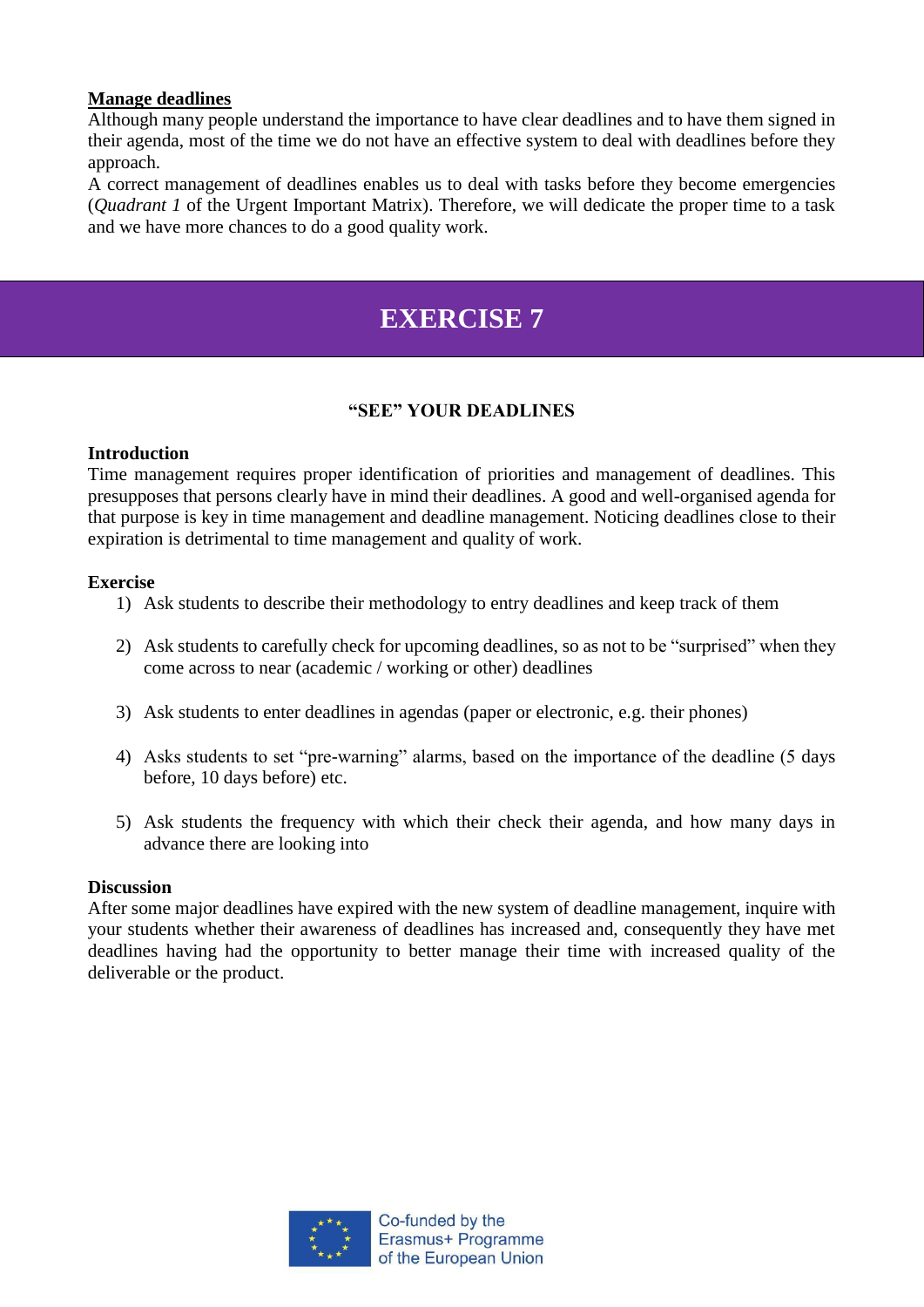### **REFERENCES**

Adams, G.A., Jex, S.M., Relationships between time management, control, work-family conflict, and strain, in Journal of Occupational Health Psychology, 1999, p. 72.

Ancona, D.G., Goodman, P.S., Lawrence, B.S., Tushman, M.L., Time: a new research lens, in Academy of Management Review, 2001, p. 645.

Britton, B.K., Tesser, A., Effects of time-management practices on college grades, in Journal of Educational Psychology, 1991, p. 405.

Claessens B.J.C., Van Eerde W., Roe R.A., A Review of Time Management Literature, in Personnel Review, 2007, p. 255.

Macan, T.H., Time management: test of a process model, in Journal of Applied Psychology, 1994, p. 381.

Simons, D.J., Galotti, K.M., Everyday planning: an analysis of daily time management, in Bulletin of the Psychonomic Society, 1992, p. 61.

Covey, S.R., The 7 Habits of Highly Effective People: Powerful Lessons in Personal Change, New York, 1st ed. 1989, p. 145 ff.